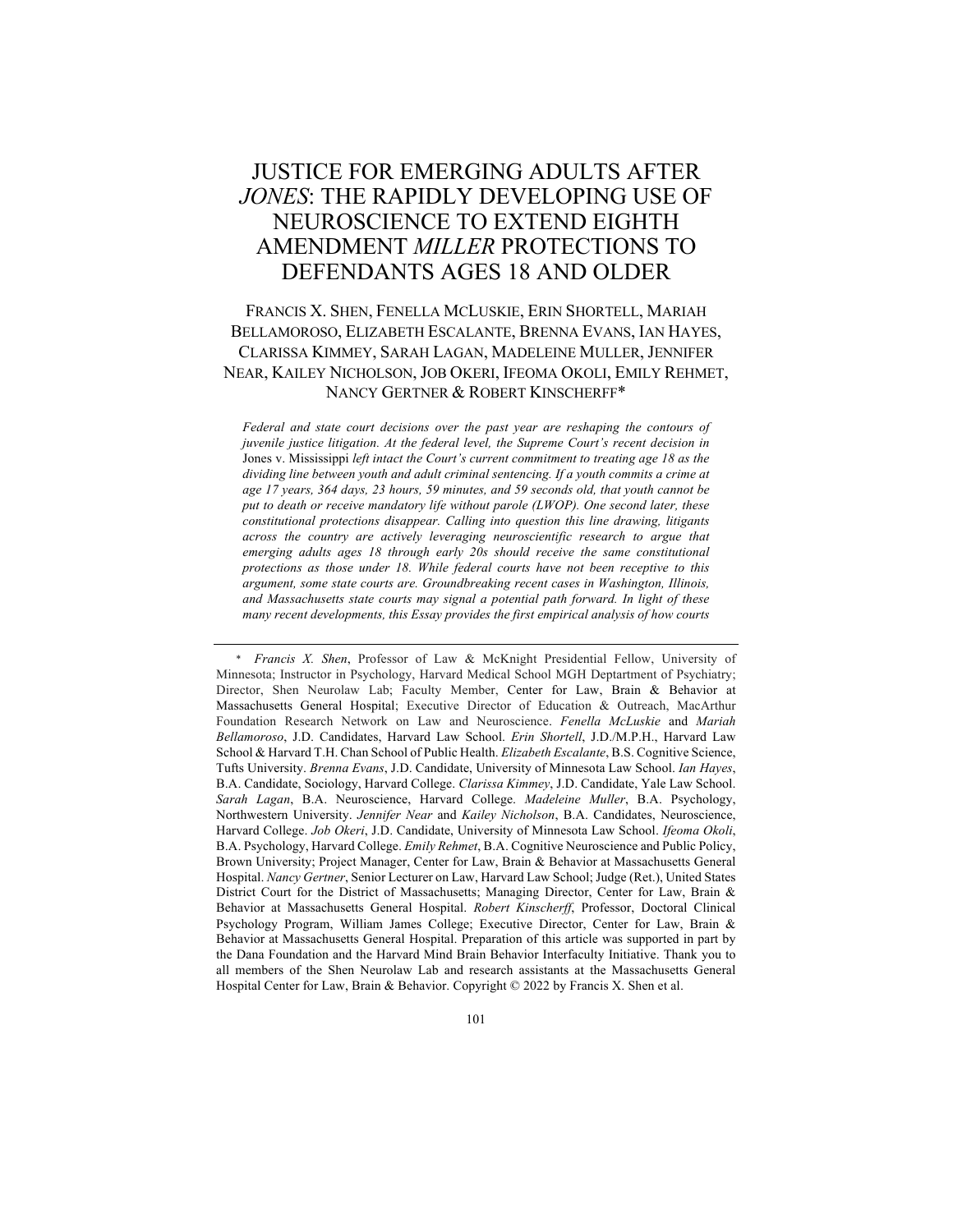*are receiving the argument to raise the age for constitutional protections and introduces a publicly accessible, searchable database containing 494 such cases. The data suggest that at present, Eighth Amendment arguments to categorically extend federal* Miller *protections to those 18 and above are unlikely to win. At the same time, however, state constitutions and state-level policy advocacy provide a path to expand constitutional protections for emerging adults. We discuss the implications of these trends for the future use of neuroscientific evidence in litigation concerning the constitutionality of the death penalty and LWOP for emerging adults. As this litigation moves forward, we recommend further strengthening connections between litigants and the scientific and forensic communities. Whether at the state or federal level, and whether in courts or legislatures, the record should contain the most accurate and applicable neuroscience.*

| I. LINE DRAWING AT AGE 18: CONSENSUS AND CONFLICT  106    |  |
|-----------------------------------------------------------|--|
| II. ANALYZING NEUROSCIENCE-INFORMED MILLER CHALLENGES 107 |  |
| A. Distribution of Cases Across Time and Geography  108   |  |
|                                                           |  |
|                                                           |  |
|                                                           |  |
|                                                           |  |
| D. Court Responses to Neuroscientific Evidence 112        |  |
|                                                           |  |
|                                                           |  |
|                                                           |  |
|                                                           |  |

#### **INTRODUCTION**

#### **emerging.** *Adj.* starting to exist, grow, or become known<sup>1</sup>

In 1999, five youths—ranging from ages 15 to 19—participated in the carjacking, kidnapping, and murder of two youth pastors in Texas.<sup>2</sup> All five were convicted of homicide,<sup>3</sup> but at sentencing, their paths diverged.<sup>4</sup>

Brandon Bernard (age 18 at the time of the offense) and Christopher Vialva (age 19 at the time of the offense) were both sentenced to death.5 Vialva was executed on September 24, 2020,<sup>6</sup> and despite a high-profile

<sup>1</sup> *Emerging*, OXFORD ADVANCED AMERICAN DICTIONARY (2021).

<sup>2</sup> United States v. Bernard, 299 F.3d 467, 471 (5th Cir. 2002). 3 *Id.*

<sup>4</sup> *See* Yasmin Tinwala, *Brandon Bernard's Bagley Murders Accomplice Who Got Out in Jan Wept with Mother as 40-year-old Was Executed*, MEAWW (Dec. 13, 2020), https://meaww.com/terry-brown-brandon-bernard-friend-accomplice-freed-wept-with-motherduring-execution-bagley-murders [https://perma.cc/3MFJ-TA94].

<sup>5</sup> *Bernard*, 299 F.3d at 471, 485.

<sup>6</sup> Michael Tarm, *Feds Put First Black Inmate to Death Since Execution Restart*, AP NEWS (Sept. 23, 2020), https://apnews.com/article/race-and-ethnicity-racial-injustice-terre-hauteexecutions-archive-d54440254ddea7685bcab5417612f0de [https://perma.cc/7WUQ-VAXB].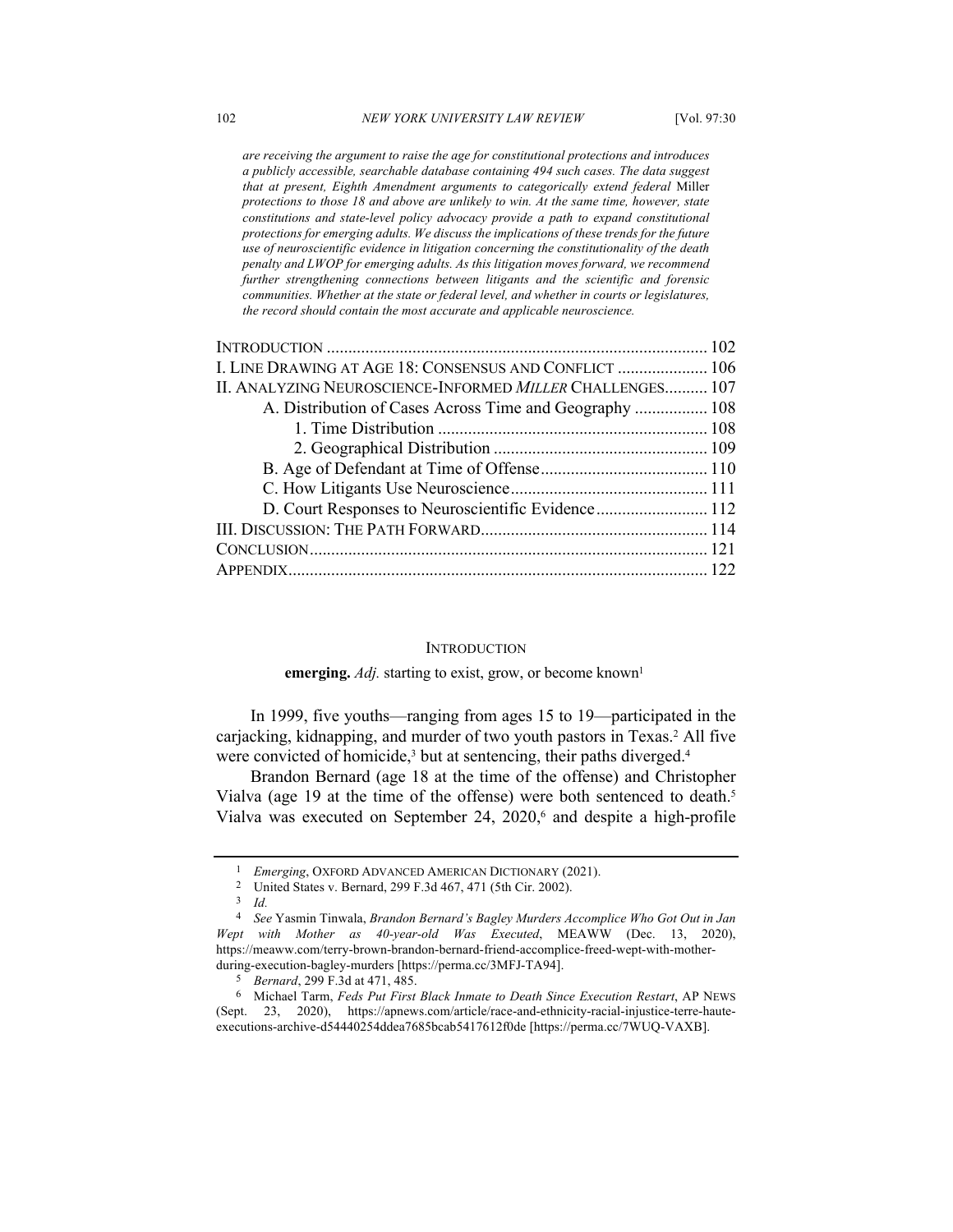clemency campaign, Bernard was executed on December 10, 2020.7 Tony Sparks (age 16 at the time of the offense) was initially sentenced to life without the possibility of parole (LWOP), but in the wake of the Supreme Court's 2012 ruling in *Miller v. Alabama*, <sup>8</sup> his sentence was reduced to thirty-five years.9 Christopher Lewis (age 15 at the time of the offense) and Terry Brown (age 17 at the time of the offense) were both sentenced to twenty years and four months' imprisonment.<sup>10</sup> Brown was released in January 2020, mere months before Bernard, his childhood best friend, was executed.11 On the day Bernard was executed, Brown hugged his mother, prayed for the murder victims, and cried.12

The differing paths of these five youth illustrate a bright line currently drawn by the United States criminal legal system: youths who commit a crime when they are 17 years, 364 days, 23 hours, 59 minutes, and 59 seconds old cannot be put to death or receive mandatory life without parole.<sup>13</sup> One second later, these constitutional protections disappear.

This line was drawn in part based on scientific research on the behaviors and brains of adolescents, which was included in various briefs and cited by the United States Supreme Court in a series of cases in which the Court ruled that the Eighth Amendment prohibits the death penalty for those under age 18 at the time of their capital offense;<sup>14</sup> prohibits life without the possibility of parole for non-homicide offenders under age 18 at the time of the offense;15 and prohibits *mandatory* LWOP for those under age 18 at the time of their offense, even for homicide offenses.16 These cases "establish that

<sup>7</sup> Christina Carrega, *Brandon Bernard Executed After Supreme Court Denies Request for Delay*, CNN (Dec. 11, 2020), https://www.cnn.com/2020/12/10/politics/brandon-bernardexecuted/index.html [https://perma.cc/NN9P-V3EW]. 8 *See* 567 U.S. 460, 470 (2012) (holding that mandatory life without parole sentences for those

under the age of 18 at the time of their crimes violate the Eighth Amendment's prohibition on cruel and unusual punishments).

<sup>9</sup> Sparks v. United States, No. W-11-CV-123, 2018 WL 1415775, at \*13 (W.D. Tex. Mar. 19, 2018), *aff'd*, 941 F.3d 748 (5th Cir. 2019).

<sup>10</sup> *Id.* at \*3.

<sup>11</sup> Tinwala, *supra* note 4.

<sup>12</sup> *Id.*

<sup>13</sup> *See* Roper v. Simmons, 543 U.S. 551, 578 (2005) (holding that the Eighth and Fourteenth Amendments prohibit imposition of the death penalty on those who were under the age of 18 when their crimes were committed); *Miller*, 567 U.S. at 465.

<sup>14</sup> *Roper*, 543 U.S. at 578.

<sup>15</sup> Graham v. Florida, 560 U.S. 48, 75 (2010) (holding that states must provide a "meaningful opportunity to obtain release based on demonstrated maturity and rehabilitation").

<sup>16</sup> *Miller*, 567 U.S. at 465. *Miller* concerned the sentencing of two 14-year-old defendants who were convicted of murder and automatically sentenced under Alabama state law to serve life without the possilbity of parole. *Id.* The Court held "that mandatory life without parole for those under the age of 18 at the time of their crimes violates the Eighth Amendment's prohibition on 'cruel and unusual punishments.'" *Id.* Rather than automatically sentence similarly placed defendants to life, the Court held that there must be individualized sentencing (so-called "*Miller*  hearings"). *Id.* at 489. The Court declined to consider the "alternative argument that the Eighth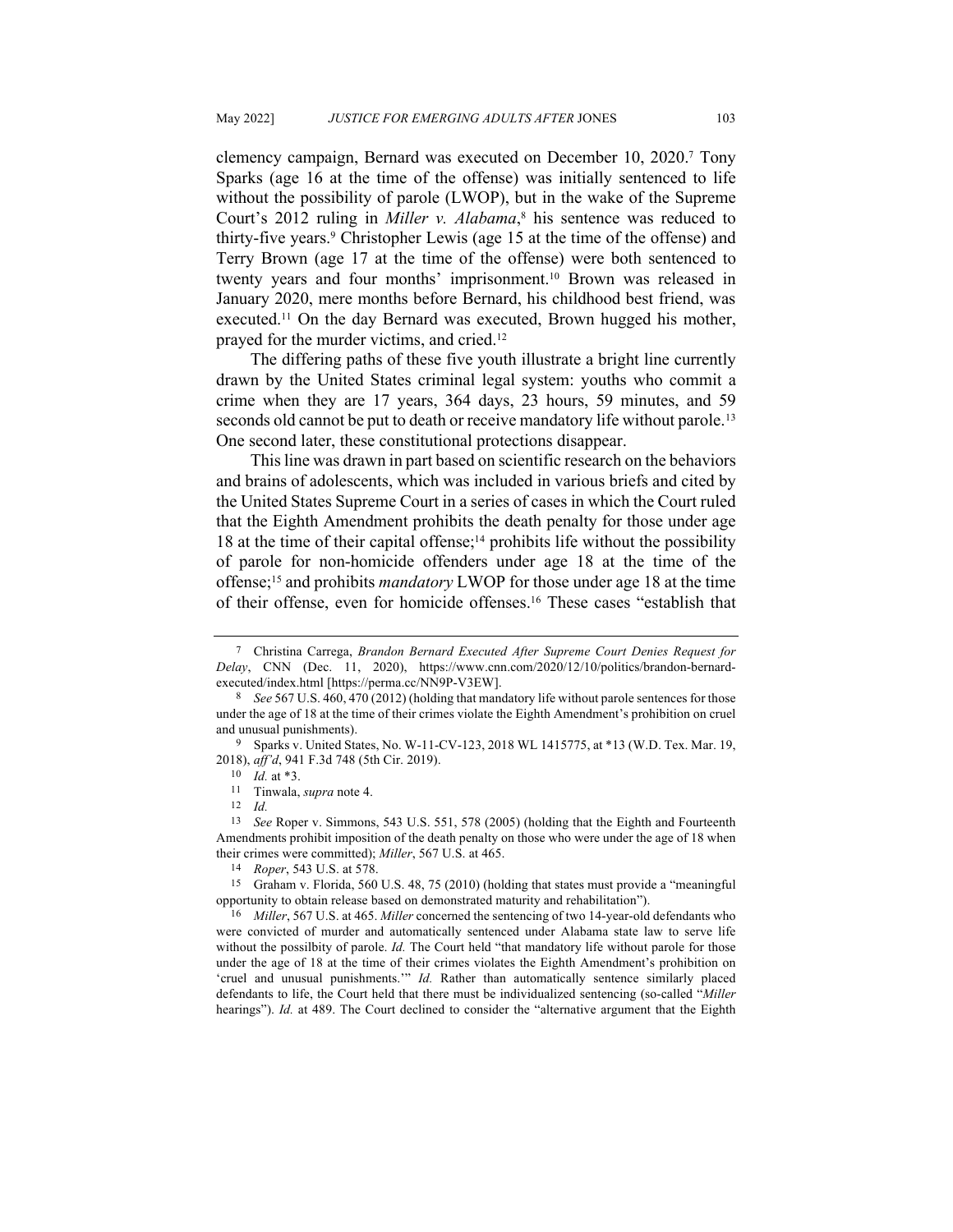children are constitutionally different from adults,"17 specifically for mandatory LWOP sentences. The Court's recent decision in *Jones v. Mississippi*<sup>18</sup> retained the Court's previous determination that "children are constitutionally different from adults for sentencing purposes,"19 but held that, in a sentencing proceeding to determine whether the defendant should get life with parole, *Miller* and *Montgomery v. Louisiana*<sup>20</sup> do not specifically require a "separate factual finding of permanent incorrigibility."21

The question now arises: In light of a recent growing evidence base in developmental neuroscience about the still-maturing brains of emerging adults, should youth ages 18 to early 20s receive the same constitutional protections as those under the age of 18? While the law retains a bright line at age 18, before which mandatory LWOP may not be imposed, recent developments in neuroscience increasingly show that brain circuitry relevant to decisionmaking and culpability continues to develop in significant ways through an individual's early 20s.22 This science has been persuasive to some legal actors. For example, in the Brandon Bernard case discussed above, one of the prosecutors on his case later publicly supported Bernard's appeals for a stay of execution, noting recent advancements in developmental science suggesting that there are no meaningful distinctions between the brains of 17- and 18-year-olds.<sup>23</sup>

In this Essay, we provide the first examination of cases in which neuroscience is being deployed to argue that the death penalty and mandatory LWOP should be constitutionally prohibited for emerging adults. We focus here on the use of neuroscience to argue for the categorical application of *Miller* to cases involving emerging adults, not necessarily the use of neuroscience for mitigation or other purposes in individual cases. As we discuss later, using brain evidence for extending the adolescent category in juvenile courts, LWOP, and prison conditions is not the same as using brain evidence in an individual case.

Amendment requires a categorical bar on life without parole for juveniles, or at least for those 14 and younger." *Id.* at 479.

<sup>17</sup> *Id.* at 471.

<sup>18</sup> 141 S. Ct. 1307 (2021) (holding that a separate factual finding of permanent incorrigibility is not required before a juvenile can be sentenced to life without parole).

<sup>19</sup> *Miller*, 567 U.S. at 471.

<sup>20</sup> 136 S. Ct. 718, 732 (2016) (holding that the Court's decision in *Miller* retroactively applied the prohibition of mandatory life sentences to all juvenile cases).

<sup>21</sup> *Jones*, 141 S. Ct. at 1313.

<sup>22</sup> *See* BJ Casey, Kim Taylor-Thompson, Estée Rubien-Thomas, Maria Robbins & Arielle Baskin-Sommers, *Healthy Development as a Human Right: Insights from Developmental Neuroscience for Youth Justice*, 16 ANN. REV. L. & SOC. SCI. 203, 212–15 (2020). 23 Angela Moore, *Op-Ed: I Helped Put Brandon Bernard on Federal Death Row. I Now Think* 

*He Should Live*, INDYSTAR (Nov. 18, 2020), https://www.indystar.com/story/opinion/2020/11/18/op-ed-brandon-bernard-executionprosecutor-says-he-should-live/6329685002 [https://perma.cc/DAD7-MWVP].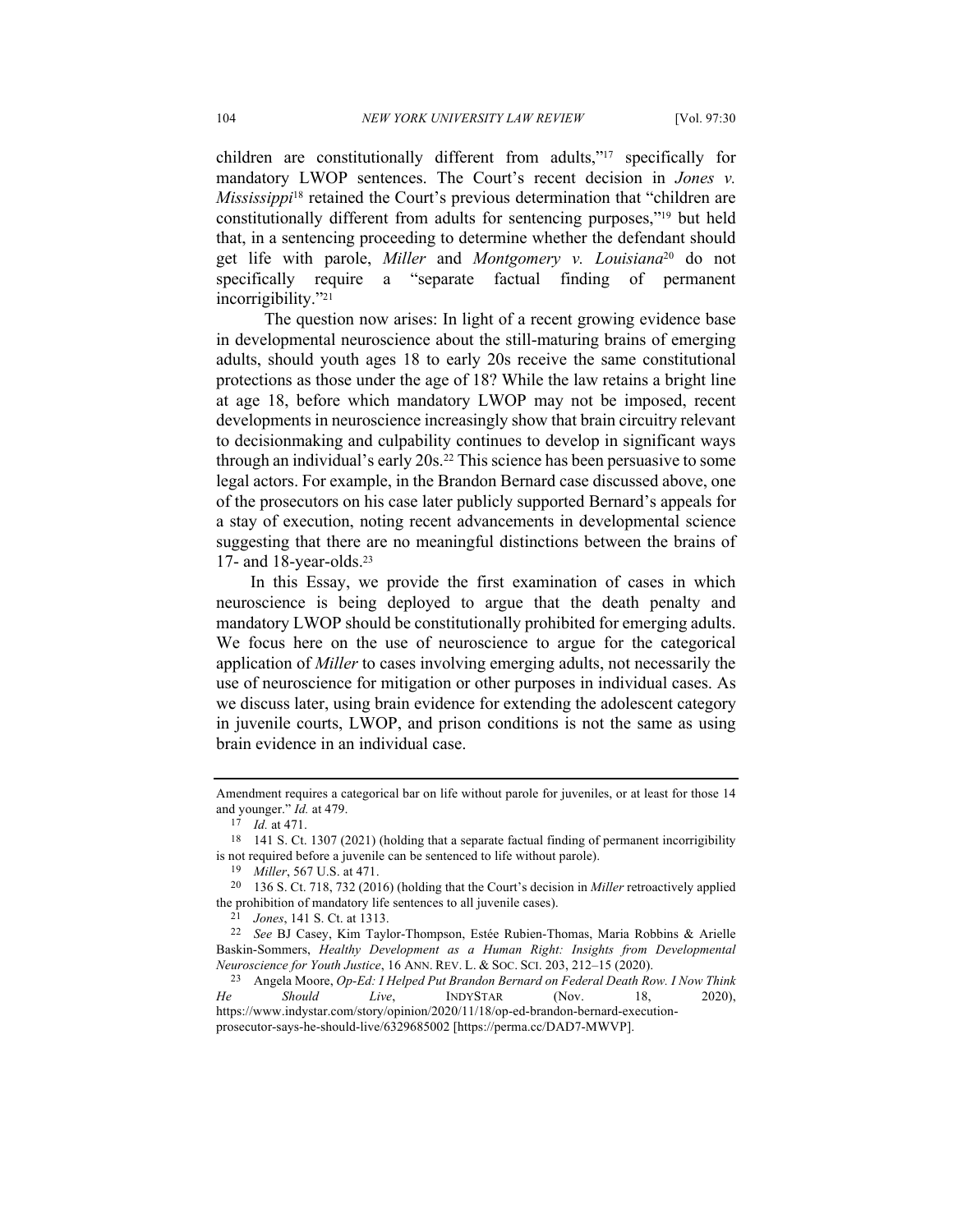Our analysis finds that litigants regularly argue that drawing the line at age 18 is inconsistent with current neuroscientific consensus.24 It is clear, however, that courts are presently unreceptive to raising the age for *Miller*  protections. In our database, the record for Eighth Amendment challenges is 0 wins and 494 losses.25 One temporary win, in federal district court, was subsequently vacated and remanded at the appellate level.<sup>26</sup> A second win, in the Illinois Supreme Court, was made on the basis of a *state* constitutional provision rather than the Eighth Amendment.27

Courts are rejecting attempts to extend *Miller* both on the basis of stare decisis and because of a perceived lack of legal relevance of advances in neuroscientific knowledge about the emerging adult brain.28 Courts consistently point out that because the Supreme Court's constitutional line drawing at age 18 was based in large part on societal norms reflected in legislative determinations defining juvenile and adult criminal jurisdiction, rather than exclusively on the neuroscientific understanding of the developing brain, new arguments premised on neuroscience are unpersuasive.29 While the Supreme Court's recent verdict in *Jones* would seem to signal that it is unlikely the Court would expand protections for youths 18 and older, developments at the state level suggest that challenges based on state constitutional provisions may be more successful.30 We discuss the implications of these trends for the future use of neuroscientific evidence in litigation concerning the constitutionality of the death penalty and LWOP for emerging adults.

The Essay proceeds as follows. Part I briefly reviews scholarly literature scrutinizing age 18 as the boundary line for constitutional protections. Part II introduces the methods we used to identify and analyze cases that utilize neuroscience evidence to try to extend *Miller* and illustrates

<sup>24</sup> For the database that contains a full list of the cases studied, see Appendix.

<sup>25</sup> *Id.*

<sup>26</sup> *See* Cruz v. United States, No. 11-CV-787, 2018 WL 1541898 (D. Conn. Mar. 29, 2018), *vacated*, 826 F. App'x 49, 52 (2d Cir. 2020) (concluding "that the district court erred when it held that the Eighth Amendment forbids a mandatory life sentence for a defendant who was eighteen at the time of his offense").

<sup>27</sup> People v. House, 142 N.E.3d 756, 774 (Ill. App. Ct. 2019) (relying on the Proportionate Penalties Clause of the Illinois Constitution).

<sup>28</sup> *See, e.g.*, *In re* Jones, 42 Cal. App. 5th 477 (2019) (holding that adult criminal offenders serving sentences of LWOP were not similarly situated to juvenile offenders serving LWOP sentences), *aff'd*, No. A161270, 2021 WL 3260322 (Cal. Ct. App. July 30, 2021); *supra* note 24.

<sup>29</sup> *See, e.g.*, *In re Jones*, 42 Cal. App. 5th at 481 ("The United States Supreme Court has repeatedly found that 'children are constitutionally different from adults for purposes of sentencing.'" (citing Miller v. Alabama, 567 U.S. 460 (2012)); *id.* at 481–83 (rejecting *Jones*'s statutory interpretation that would allow recall or resentencing for "young adults who are between 18 and 25 when they commit their LWOP offenses" because they are "similarly situated to juvenile LWOP offenders because they also have developing brains, lack maturity, and have increased potential for rehabilitation" and finding that Jones "cites no authority for the purpose he ascribes to [the statute], and . . . his formulation fails fully to capture it").

<sup>30</sup> *See* Jones v. Mississippi, 141 S. Ct. 1307 (2021).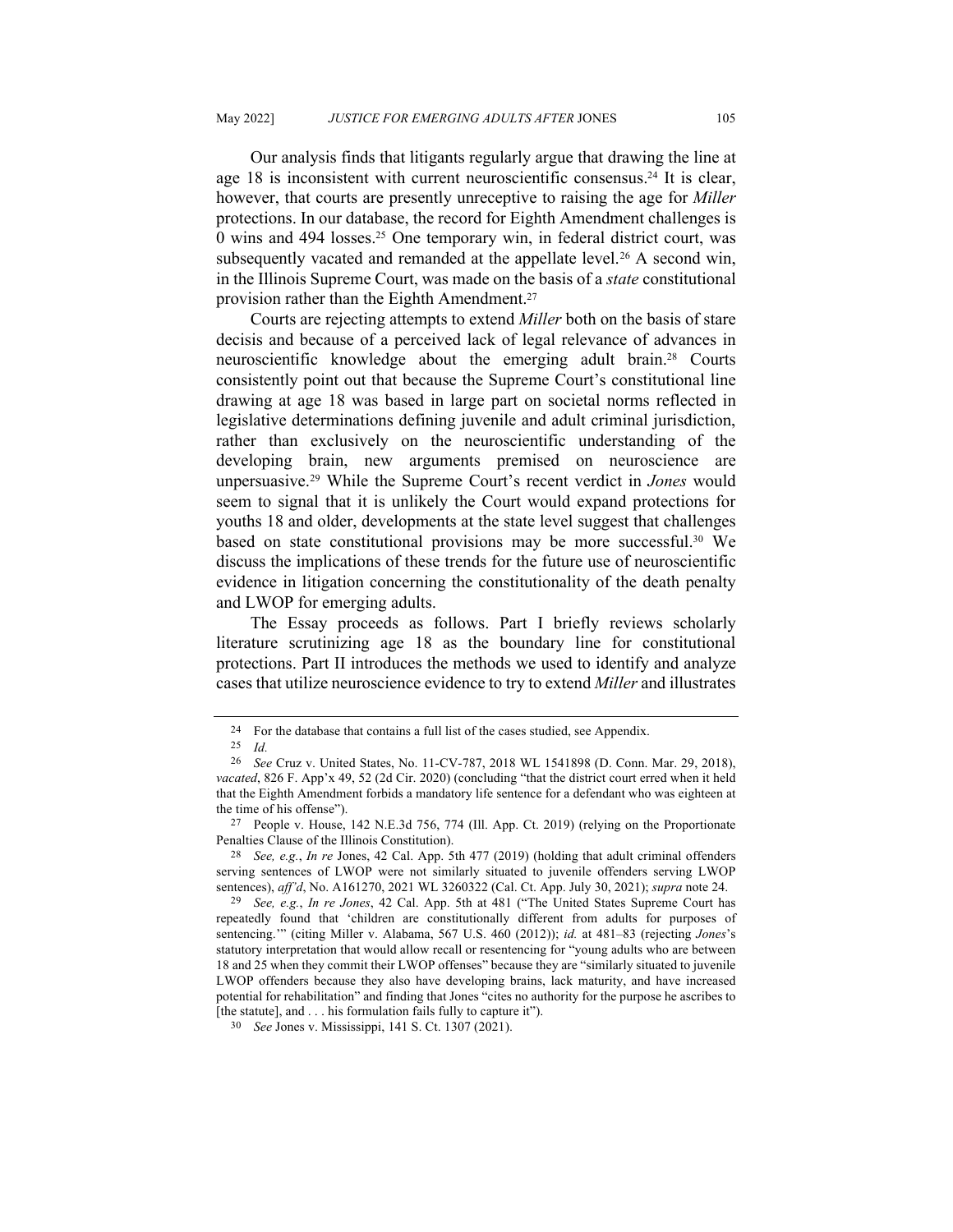general trends and notable exceptions in courts' responses to this evidence. Part III discusses the implications of these results for the future use of neuroscience evidence in law and policy concerning the sentencing of emerging adults.

I.

### LINE DRAWING AT AGE 18: CONSENSUS AND CONFLICT

Current neuroscientific consensus is that age 18 is not a magic number in the development of legally-relevant brain circuitry.31 Cross-national behavioral evidence suggests sensation-seeking behavior peaks around age 19, with self-regulation developing through the mid-20s.32 However, the concept of brain maturity remains "fuzzy," and "there is little agreement among scientists on what properties of a brain should be evaluated when judging whether a brain is mature."33

In *Roper v. Simmons*, Justice Kennedy recognized this fundamental tension: "[t]he qualities that distinguish juveniles from adults do not disappear when an individual turns 18."34 Just as "any parent knows" that 16-year-olds are not as mature as adults, parents also know that their child's 18th birthday does not mark the end of development.<sup>35</sup> This understanding is

<sup>31</sup> *See generally* CTR. FOR L., BRAIN & BEHAVIOR, WHITE PAPER ON THE SCIENCE OF LATE ADOLESCENCE: A GUIDE FOR JUDGES, ATTORNEYS, AND POLICY MAKERS (2022), https://clbb.mgh.harvard.edu/white-paper-on-the-science-of-late-adolescence

<sup>[</sup>https://perma.cc/7MEZ-WVLS] [hereinafter CLBB (2022)]; *see also* Leah H. Somerville, *Searching for Signatures of Brain Maturity: What Are We Searching For?*, 92 NEURON 1164 (2016) (discussing evidence of continued neurobiological maturation throughout adolescence); *see, e.g.*, *id.* at 1165 ("These findings provide convergent evidence for continued neurodevelopment during the 18- to 21-year-old window."); Alexandra O. Cohen, Kaitlyn Breiner, Laurence Steinberg, Richard J. Bonnie, Elizabeth S. Scott, Kim A. Taylor-Thompson, Marc D. Rudolph, Jason Chein, Jennifer A. Richeson, Aaron S. Heller, Melanie R. Silverman, Danielle V. Dellarco, Damien A. Fair, Adriana Galván & BJ Casey, *When Is an Adolescent an Adult? Assessing Cognitive Control in Emotional and Nonemotional Contexts*, 27 PSYCH. SCI. 549, 559 (2016) ("[T]hese findings suggest that young adulthood is a time when cognitive control is still vulnerable to negative emotional influences, in part as a result of continued development of lateral and medial prefrontal circuitry.").

<sup>32</sup> Laurence Steinberg, Grace Icenogle, Elizabeth P. Shulman, Kaitlyn Breiner, Jason Chein, Dario Baccini, Lei Chang, Nandita Chaudhary, Laura Di Giunta, Kenneth A. Dodge, Kostas A. Fanti, Jennifer E. Lansford, Patrick S. Malone, Paul Oburu, Concetta Pastorelli, Ann T. Skinner, Emma Sorbring, Sombat Tapanya, Liliana Maria Uribe Tirado, Liane Peña Alampay, Suha M. Al-Hassan & Hanan M.S. Takash, *Around the World, Adolescence Is a Time of Heightened Sensation Seeking and Immature Self‐Regulation*, 21 DEV. SCI. 1, 1–2 (2017) ("Consistent with the dual systems model, sensation seeking increased between preadolescence and late adolescence, peaked at age 19, and declined thereafter, whereas self‐regulation increased steadily from preadolescence into young adulthood, reaching a plateau between ages 23 and 26.").

<sup>33</sup> Somerville, *supra* note 31, at 1164.

<sup>34</sup> 543 U.S. 551, 574 (2005).

<sup>35</sup> Parents in the United States may be especially aware of this currently, as 52% of young adults are still living with their parents (the highest rate since the Great Depression) due to the economic impact of COVID-19. Richard Fry, Jeffrey S. Passel & D'Vera Cohn, *A Majority of*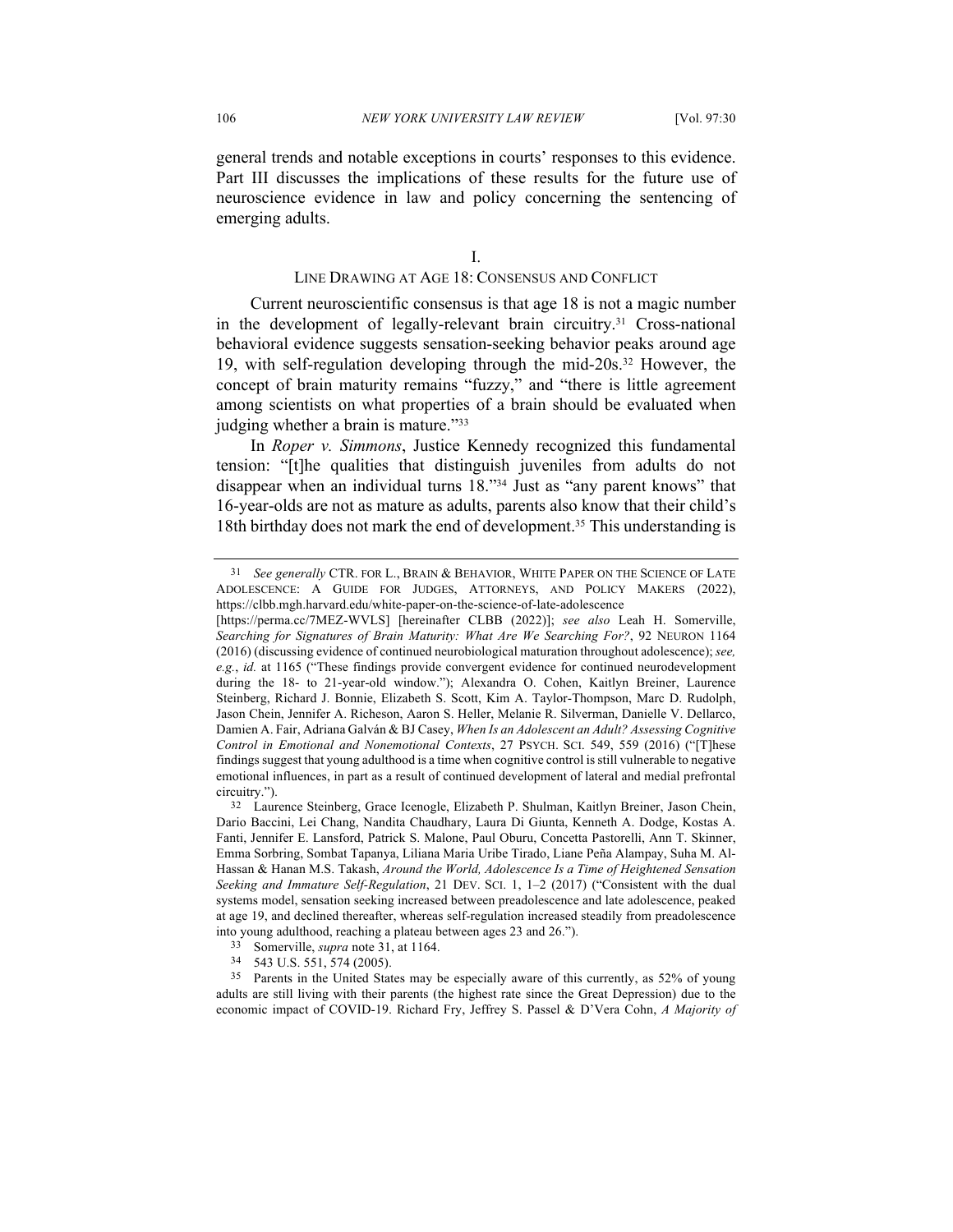not limited to parents. Car rental companies and insurers, for instance, charge significantly higher rental prices for rental drivers under age 25.<sup>36</sup> As one scholar observed, "[p]arents, neuroscientists, and car rental companies appear to be on the same track here; it is the criminal justice system that is out of sync."37

While there is a general agreement that drawing a bright line at age 18 needs to be reexamined, it is less clear what a viable path forward looks like in the context of criminal sentencing. The primary, and not necessarily mutually exclusive, recommendations are: (1) to extend constitutional protections already afforded to juveniles (application of LWOP) to encompass young adults at least to age 21 and perhaps to age 25; (2) to raise the age limit for juvenile courts; (3) to create specialized young adult courts and diversion programs; and (4) to treat young adults differently within existing systems.<sup>38</sup>

In this Essay, we focus on the first possibility: extending constitutional protections for LWOP and the death penalty to those older than age 18.

II.

# ANALYZING NEUROSCIENCE-INFORMED *MILLER* CHALLENGES The Supreme Court decided *Miller* on June 25, 2012.39 As of this

*Young Adults in the U.S. Live with Their Parents for the First Time Since the Great Depression*, PEW RSCH. CTR. (Sept. 4, 2020), https://www.pewresearch.org/fact-tank/2020/09/04/a-majorityof-young-adults-in-the-u-s-live-with-their-parents-for-the-first-time-since-the-great-depression [https://perma.cc/852B-KZ6E].

<sup>36</sup> David P. Farrington, Rolf Loeber & James C. Howell, *Young Adult Offenders: The Need for More Effective Legislative Options and Justice Processing*, 11 CRIMINOLOGY & PUB. POL'Y 729, 733 (2012) ("[P]remiums for car insurance for young drivers (especially males) up to approximately age 25 are dramatically higher than for older drivers.... $[C]$ ar rental companies . . . either do not rent cars to people younger than age 25 or levy a surcharge for drivers younger than that age.").

<sup>37</sup> David Pimentel, *The Widening Maturity Gap: Trying and Punishing Juveniles As Adults in an Era of Extended Adolescence*, 46 TEX. TECH L. REV. 71, 100 (2013).

<sup>38</sup> Kevin Lapp, *Young Adults & Criminal Jurisdiction*, 56 AM. CRIM. L. REV. 357, 359–60 (2019) (analyzing "three potential responses: (1) accommodating the distinguishing characteristics and developmental needs of young adult offenders within general jurisdiction criminal courts, (2) extending juvenile court jurisdiction beyond age eighteen, and (3) creating distinct Young Adult Courts"); *see also* Elizabeth S. Scott, Richard J. Bonnie & Laurence Steinberg, *Young Adulthood as a Transitional Legal Category: Science, Social Change, and Justice Policy*, 85 FORDHAM L. REV. 641, 644 (2016) ("Young adults should be treated as a distinct, transitional category subject to reduced sanctions for less serious crimes, special expedited parole policies, and correctional programs and settings designed to serve their development needs."); Vincent Schiraldi, *Can We Eliminate the Youth Prison? (And What Should We Replace It With?)*, SQUARE ONE PROJECT (June 2020), https://squareonejustice.org/paper/can-we-eliminate-the-youth-prison-and-what-shouldwe-replace-it-with-by-vincent-schiraldi-june-2020 [https://perma.cc/L59A-TA2Y] (arguing for the elimination of youth incarceration). 39 Miller v. Alabama, 567 U.S. 460, 460 (2012).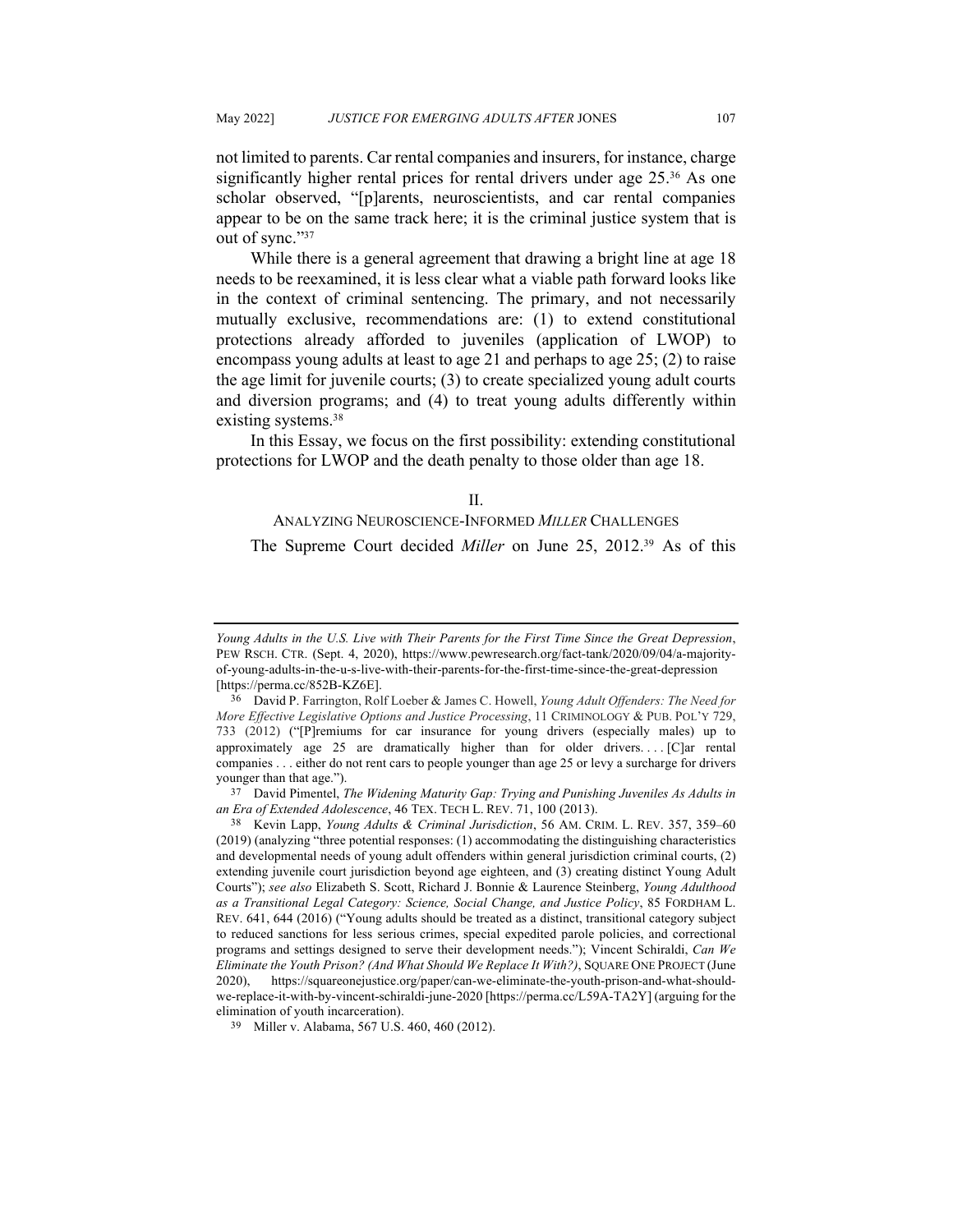writing, over 5,000 court decisions have cited *Miller*. <sup>40</sup> This Essay examines a subset of these cases in which litigants use neuroscientific evidence to argue that *Miller*'s holding should be extended to those age 18 and older.<sup>41</sup> From an initial finding of 5,384 cases, we established a database of 494 cases that substantively discuss neuroscience and involve defendants aged 18 or older at the time of their offense.42 Using a sixteen-case convenience subsample from this database, we then more deeply investigated how the most recent litigants are employing neuroscience.<sup>43</sup>

Our analysis indicates that federal courts have refused to extend *Miller* to defendants age 18 and above. Despite litigants' regular use of neuroscientific arguments, none of the 494 petitions identified in our database were ultimately successful.<sup>44</sup> In this Part, we analyze  $(A)$  trends over time and across geography, (B) differences in the age of the defendant at the time of the offense, (C) the specific neuroscientific evidence proffered by litigants, and (D) our core concern: how courts respond to these arguments that include an introduction of neuroscientific evidence.

### *A. Distribution of Cases Across Time and Geography*

### 1. Time Distribution

Between 2013 and 2016, courts considered in each year an average of thirty cases attempting to extend *Miller* to defendants age 18 and older.45 In January 2016, the Supreme Court ruled that *Miller* applied retroactively, which opened the doors for additional litigants.<sup>46</sup> The number of annual cases in our database tripled after 2016, and although our database ends in 2020, it appears that cases continued to be plentiful in 2021.47

The appellate process may delay this timeline. In many states, lowerlevel court cases are not published on Westlaw, the source of our data. Lower court cases in these states would not appear in our database unless and until they were appealed. For example, a petition filed in a Pennsylvania county

<sup>40</sup> Cases Citing Miller v. Alabama, WESTLAW EDGE, https://westlaw.com [hereinafter Cases Citing Miller v. Alabama] (last visited Nov. 9, 2021) (search in search bar for "567 U.S. 460"; then follow "Miller v. Alabama" hyperlink; then follow "Cases" under "Citing References").

<sup>41</sup> We focused exclusively on cases citing brain science; our data do not indicate how many of these challenges were made without such reference to brain science.<br><sup>42</sup> For a detailed description of methodology, see Appendix.

<sup>43</sup> To develop this sub-sample, we selected cases from the past three years that included both a reference to "neuro!" *and* a reference to "adolesc!" *and* had filing documents available for download through the Westlaw system. Because most cases in Westlaw do not contain accompanying filing documents, we also supplemented this sample of cases with additional briefs obtained through requests to attorneys. This produced a sub-sample of sixteen cases.

<sup>44</sup> *See supra* note 24.

<sup>45</sup> *See infra* Figure 1.

<sup>46</sup> *See* Montgomery v. Louisiana, 136 S. Ct. 718, 732 (2016) ("*Miller* announced a substantive rule that is retroactive in cases on collateral review.").

<sup>47</sup> Cases Citing Miller v. Alabama, *supra* note 40.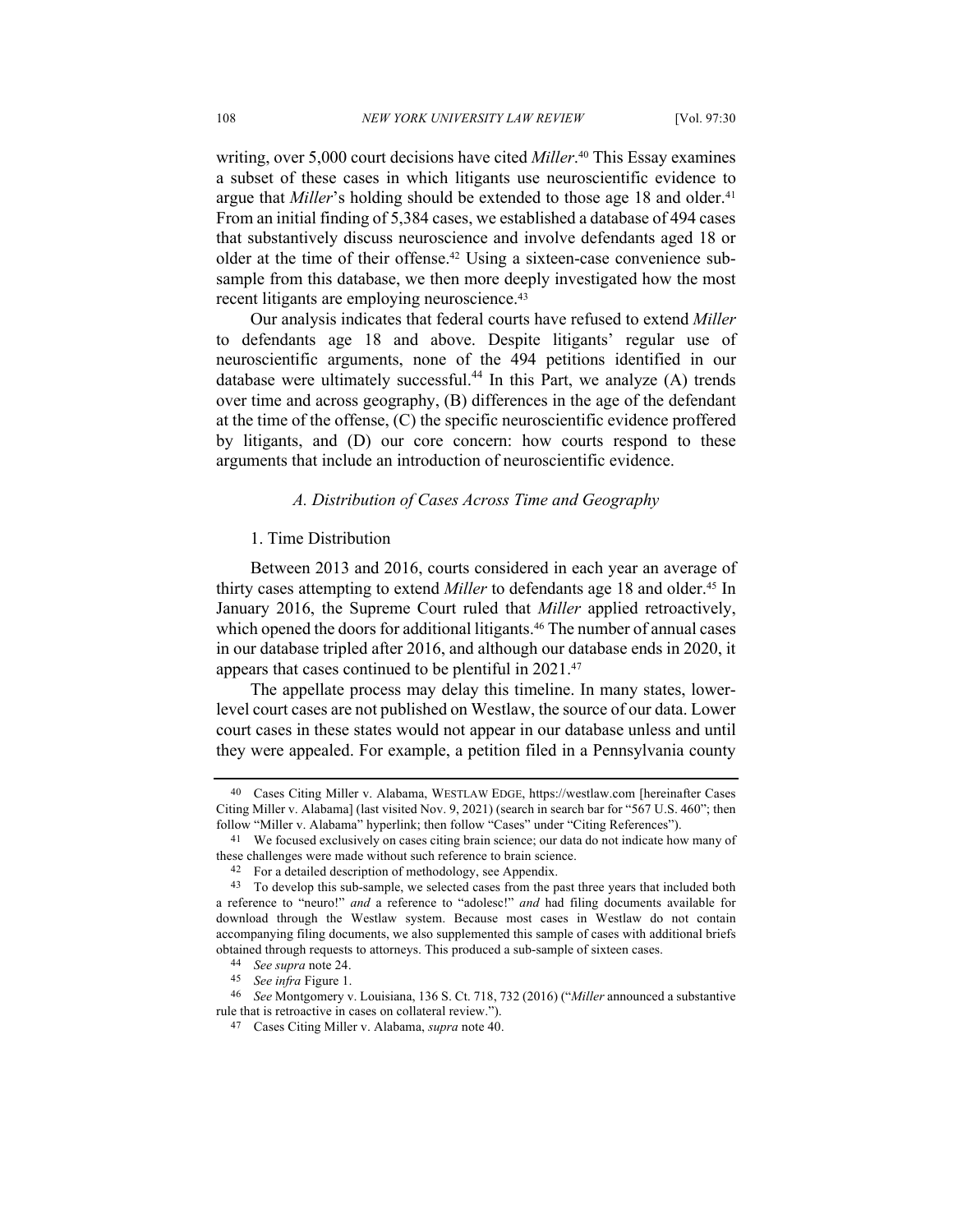court in March 2016 did not appear in our database until a verdict was reached on appeal in October 2017. More broadly, increases in the number of petitions may not be reflected in our data until several months or even years later.



**Figure 1: Cases considering extending** *Miller* **to ages 18 and above, by year of decision**

### 2. Geographical Distribution

Nearly half (47%) of the cases considered are from Pennsylvania. The principal reason for this trend is that, as noted in oral argument in *Miller*, Pennsylvania historically had been one of the states with the largest numbers "of juveniles serving life without parole by a huge margin."48 The higher number of cases from Pennsylvania may also be a result of the state's sentencing procedures. Pennsylvania requires defendants to file a Post-Conviction Relief Act (PCRA) petition.<sup>49</sup> Allowing defendants to act on their own initiative provides a standard procedure for defendants aged 18 and older to argue that *Miller* should apply in their circumstance, likely increasing the number of petitions filed.

The substantial number of cases from Pennsylvania may also be related to a growing movement towards youth criminal justice reform within the state*.* <sup>50</sup> After *Montgomery*, the Philadelphia District Attorney's Office

<sup>48</sup> Transcript of Oral Argument at 57, Miller v. Alabama, 567 U.S. 460 (2012) (No. 10-9646). 49 42 PA. CONS. STAT. § 9545(b)(iii) (2018).

<sup>50</sup> Email from Marsha Levick, Chief Legal Officer, Juv. L. Ctr., to Francis X. Shen (Feb. 16, 2021, 2:15 PM EST) (on file with authors) [hereinafter Levick Email] (citing the state's large and well-organized population of juvenile LWOPs and its reform-minded public defender community).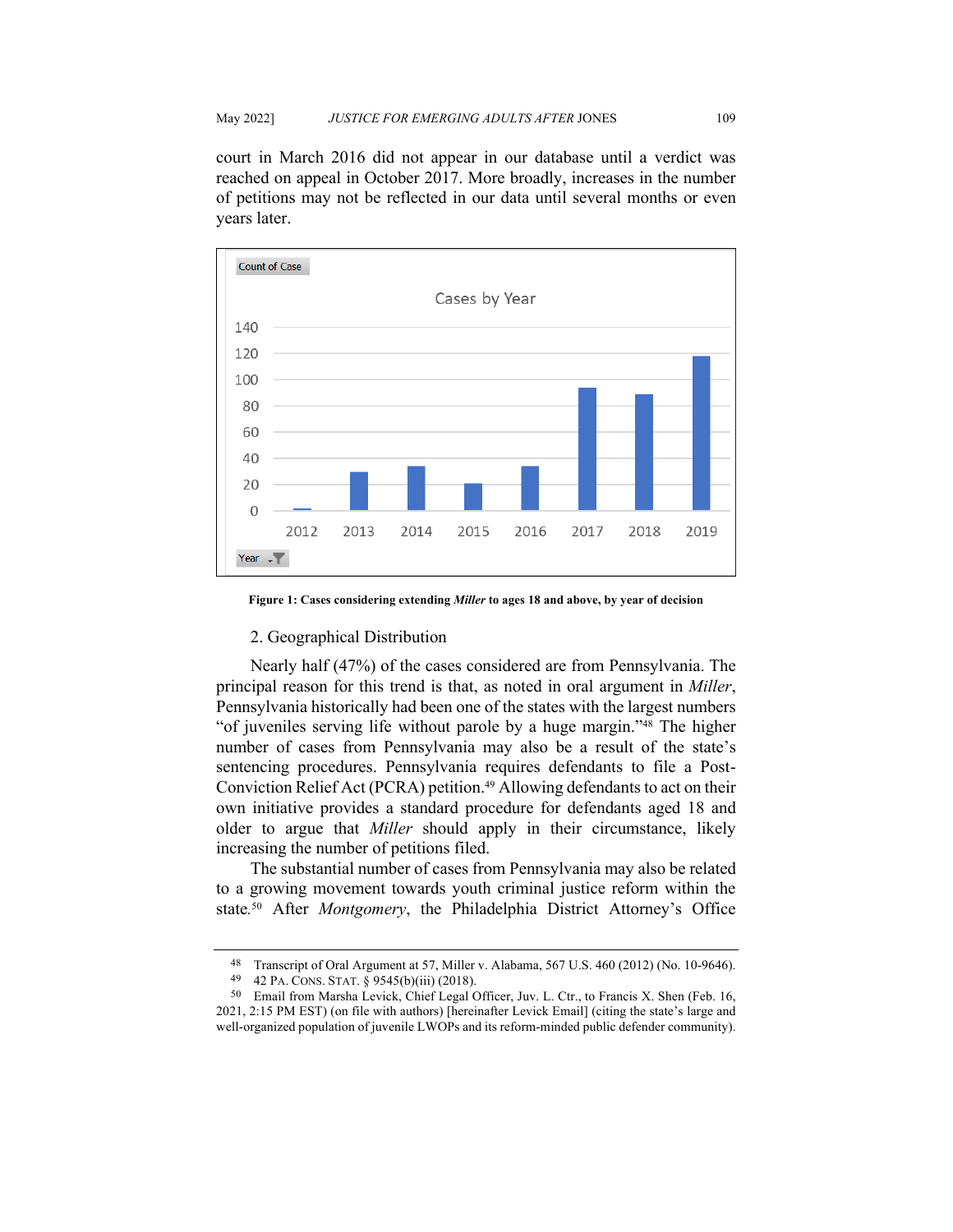established a specialized "Lifer Committee," to make concerted resentencing efforts in the state.<sup>51</sup> As of December 2019, Pennsylvania had resentenced more juvenile LWOPs than any other state.<sup>52</sup> A growing coalition of engaged legal actors—including the Juvenile Law Center, Pennsylvania Innocence Project, federal defenders' offices in Philadelphia and Pittsburgh, advocates in the Philadelphia defender's office, an array of anti-death penalty advocates, and the recently founded abolitionist Amistad Law Project—have further produced, as described by attorney Marsha Levick, an "energy point[ing] to a robust interest in reducing incarceration and extreme sentencing" in Pennsylvania.<sup>53</sup> The Pennsylvania outlier cases are an important reminder that although we discuss national trends in this Essay, state-specific developments will vary.

### *B. Age of Defendant at Time of Offense*

The majority of cases in our database involve defendants who were ages 18 or 19 at the time of their offenses. The number of cases drops off approaching age 25, with some outliers (Figure 2).<sup>54</sup>



<sup>51</sup> Tarika Daftary-Kapur & Tina M. Zottoli, *Resentencing of Juvenile Lifers: The Philadelphia Experience*, DEP'T JUST. STUD. FAC. SCHOLARSHIP & CREATIVE WORKS 1 (2020), https://digitalcommons.montclair.edu/cgi/viewcontent.cgi?article=1084&context=justice-studiesfacpubs [https://perma.cc/6P6B-CZ6F]. 52 *Id.* at 2.

<sup>53</sup> Levick Email, *supra* note 50.

<sup>54</sup> Not included in Figure 2 are a small number of cases in which the defendant was over the age of 25 at the time of the offense (20 cases) with ages ranging from 26 to 73. Also not included in Figure 2 are remaining cases for defendants with offenses committed at multiple ages (2) and cases in which age data was not available (4).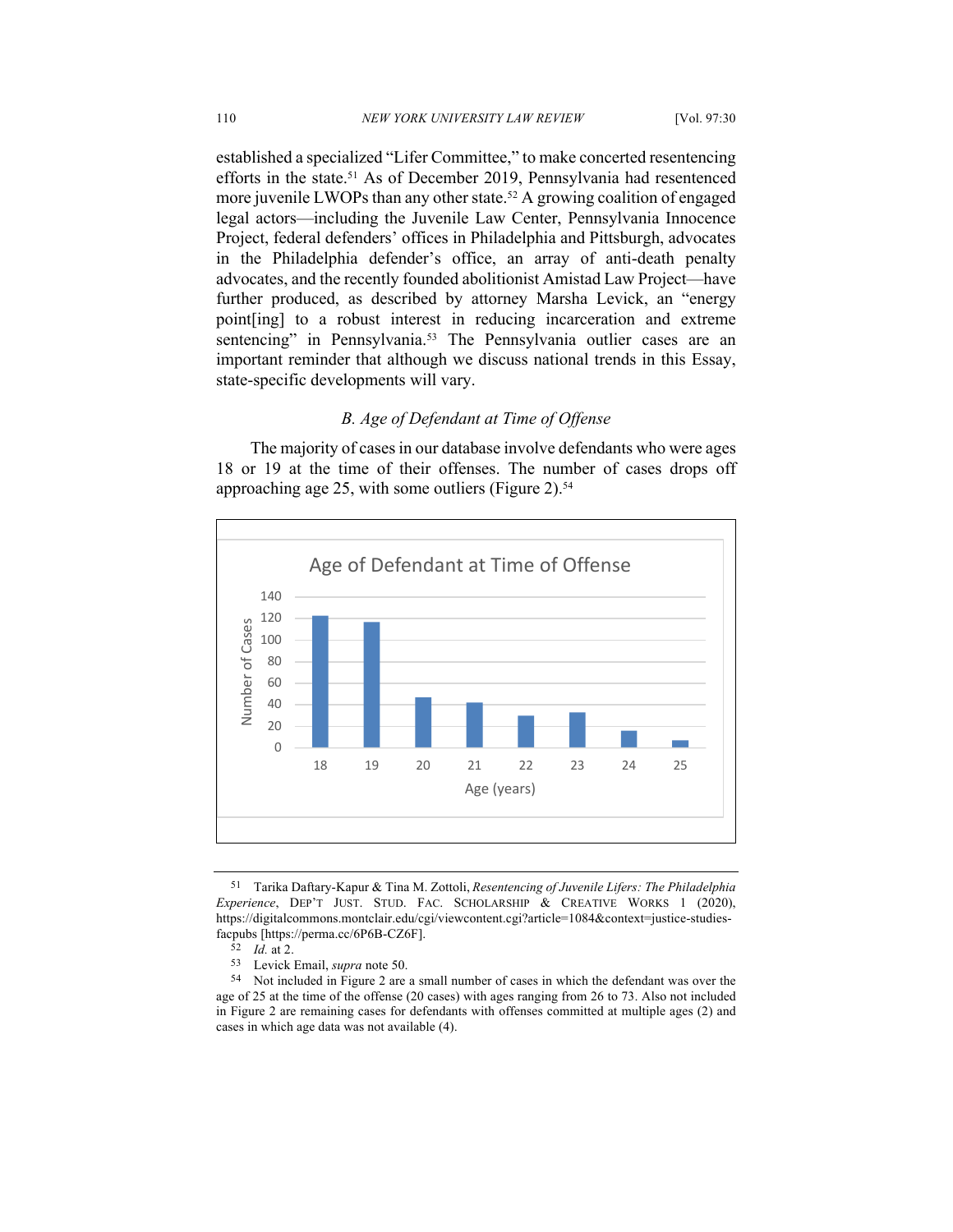#### **Figure 2: Cases considering extending** *Miller* **to ages 18 and above, by age of defendant at time of the offense**

#### *C. How Litigants Use Neuroscience*

In general, petitioners used neuroscientific evidence to bolster the assertion that *Miller* should be extended to cover petitioners aged 18 to mid-20s because the brain continues to develop in critical ways through the mid-20s.55 However, the specific neuroscience evidence cited in these cases varied widely. In the sixteen-case subset for which we examined case briefs, we identified 108 unique scientific citations. These citations all generally concerned the developing brain, but some were publications in law, others in science, and still others were commentaries. Only 6 of these 108 publications were cited in 4 or more cases.<sup>56</sup> The most commonly cited source of neuroscientific evidence was a *Fordham Law Review* article<sup>57</sup> that analyzes neuroscientific and psychological research on young adults and concludes that the period between adolescence and adulthood "can be understood as a transitional stage" different from both adolescence and adulthood.58 Petitioners cited evidence from the article suggesting that the brain continues developing from age 18 through the mid-20s and that the brains of individuals in this age group typically share important similarities with the adolescent brain.

For example, one petitioner submitted an amicus brief that cited the *Fordham Law Review* article to argue that "eighteen year olds [sic] 'are not fully mature adults' but rather are more like adolescents under the age of eighteen in three essential ways": their propensity for risk-taking, their susceptibility to peer pressure, and their prospects for rehabilitation.<sup>59</sup> Other petitioners cited a variety of sources, from scientific journal articles to news articles, to form roughly the same general argument: The young adult brain

<sup>55</sup> *See, e.g.*, Zebroski v. State, 179 A.3d 855, 860 (Del. 2018) ("[The defendant] acknowledges that . . . *Miller v. Alabama* . . . was limited to 'those under the age of 18 . . . ,' but he contends that 'major advances in neuroscience have demonstrated that the brain of a teenager, even at the age of 18, is profoundly different from that of a mature adult.'"). A few petitioners also raised slightly different arguments based on neuroscience. For example, a petitioner who was 46 years old at the time of his offense claimed his mental disability placed him in a similar developmental stage to that of a juvenile. People v. Coty, No. 123972, 2020 IL 123972, at \*10 (Ill. June 4, 2020). Another petitioner argued that *Miller*'s reasoning prohibits mandatory LWOP for all individuals who possess the "mitigating attributes of youth" or who "suffer[] from severe hardship and abuse." Commonwealth v. Pfender, No. 839 WDA 2016, 2017 WL 1736683, at \*4 (Pa. Super. Ct. May 3, 2017). An additional petitioner similarly argued *Miller* should apply to him because of his history of chronic traumatic abuse throughout childhood and adolescence, which he asserted delayed his brain's physical development. Commonwealth v. Cruz, No. 1224 MDA 2016, 2017 WL 825477, at  $*1$  (Pa. Super. Ct. Mar. 2, 2017). The courts rejected all of these arguments.  $56$  For a complete list of citations and their frequency, see Appendix.

<sup>57</sup> *See* Scott et al., *supra* note 38.

*Id.* at 644.

<sup>59</sup> Brief for Gary Johnson & Tyshawn Sanders as Amici Curiae at 21–27, Commonwealth v. Watt, 146 N.E.3d 414 (Mass. 2020) (No. SJC-11693).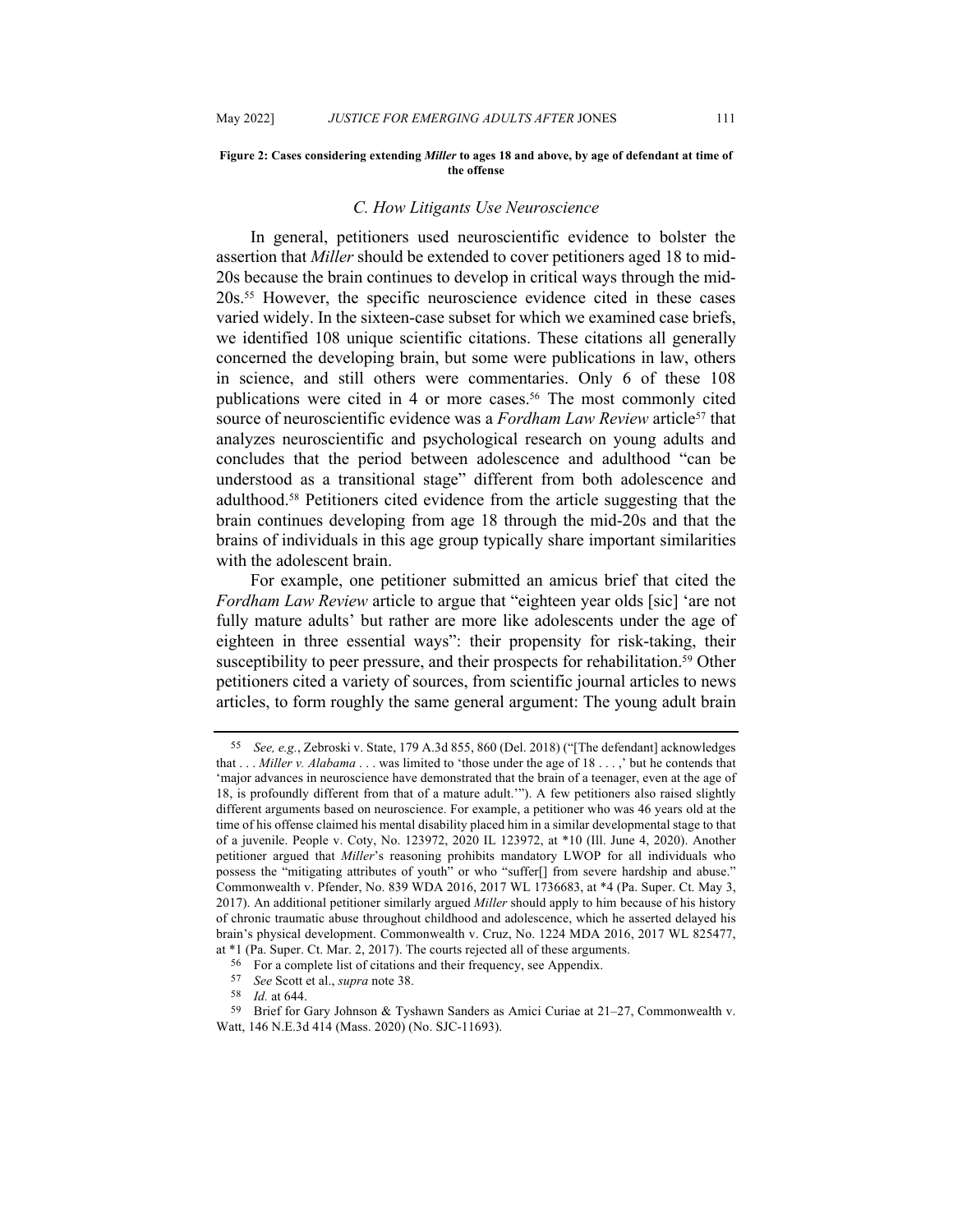shares similarities with the adolescent brain that require the extension of *Miller* protections to those above 18 years old.<sup>60</sup>

Follow-up interviews with attorneys and legal clinical supervisors who have regularly utilized neuroscientific evidence in this type of litigation suggest that there is currently no centralized resource through which to access a consolidated list of relevant and up-to-date scientific citations.<sup>61</sup> Moreover, the sources referenced vary in terms of comprehensiveness, timeliness, and scientific rigor.

### *D. Court Responses to Neuroscientific Evidence*

We relied on the full database of 494 cases to analyze court responses to claims that *Miller* should be expanded to include young adults.<sup>62</sup> In all of these cases, the courts rejected the petitioners' arguments that *Miller* should be extended on the merits. Most courts simply stated that *Miller* only applied to LWOP for those below 18 years old, so the case did not govern the sentencing of anyone 18 or older.<sup>63</sup>

A few courts offered additional justification for their refusal to extend *Miller*. For example, in *Zebroski v. State*, <sup>64</sup> the court refused to extend *Miller*  despite the petitioner's neuroscientific evidence for two reasons. First, the Supreme Court in *Roper* decided to draw a line at 18 despite acknowledging that the brain does not finish developing at exactly 18 years of age.65 Second, the Supreme Court did not base its decisions in *Roper*, *Graham*, and *Miller* purely on "the most advanced" neuroscience available: "The choice of age 18 was not . . . an attempt to identify . . . the developmental boundary between childhood and adulthood. It was based on societal markers of adulthood—the age at which the states allow individuals to 'vot[e], serv[e] on juries, [and] marry[] without parental consent.'"66 Because the Supreme Court's line drawing at age 18 had been grounded at least partially on societal norms, courts found new arguments premised exclusively on

<sup>60</sup> *See, e.g.*, Commonwealth v. Brown, No. 1491 EDA 2016, 2017 WL 2379871, at \*2 (Pa. Super. Ct. June 1, 2017) (stating that the petitioner cited a medical journal article that stated that "[t]he frontal lobes [of the brain], home to key components of the neural circuitry underlying executive functions such as planning, working memory, and impulse control, . . . are the last areas of the brain to mature; they may not be fully developed until halfway through the third decade of life").

<sup>61</sup> Eight anonymous background interviews were conducted by co-author Shen between September 2020 and May 2021. Interviewees were selected via convenience sampling methods.

<sup>62</sup> For a complete description of methodology, see Appendix.

<sup>63</sup> *See, e.g.*, *In re* Jones, 255 Cal. Rptr. 3d 571 (Ct. App. 2019); *see infra* Appendix.

<sup>64</sup> 179 A.3d 855 (Del. 2018) (holding that *Miller* did not extend to 18-year-olds); *see also* People v. Banner, 2020 IL App (1st) 172016-U ¶¶ 52–53 (denying the protections of *Miller* to a 20-year-old offender).

<sup>65</sup> *Zebroski*, 179 A.3d at 861 ("[T]he Court was aware when it decided *Roper* that children do not transform into psychologically-and neurologically-mature adults on their eighteenth birthdays . . . . , 'however, a line must be drawn.'" (quoting *Roper v. Simmons*, 543 U.S. 551, 574 (2005))).

<sup>66</sup> *Id.* at 862 (citation omitted).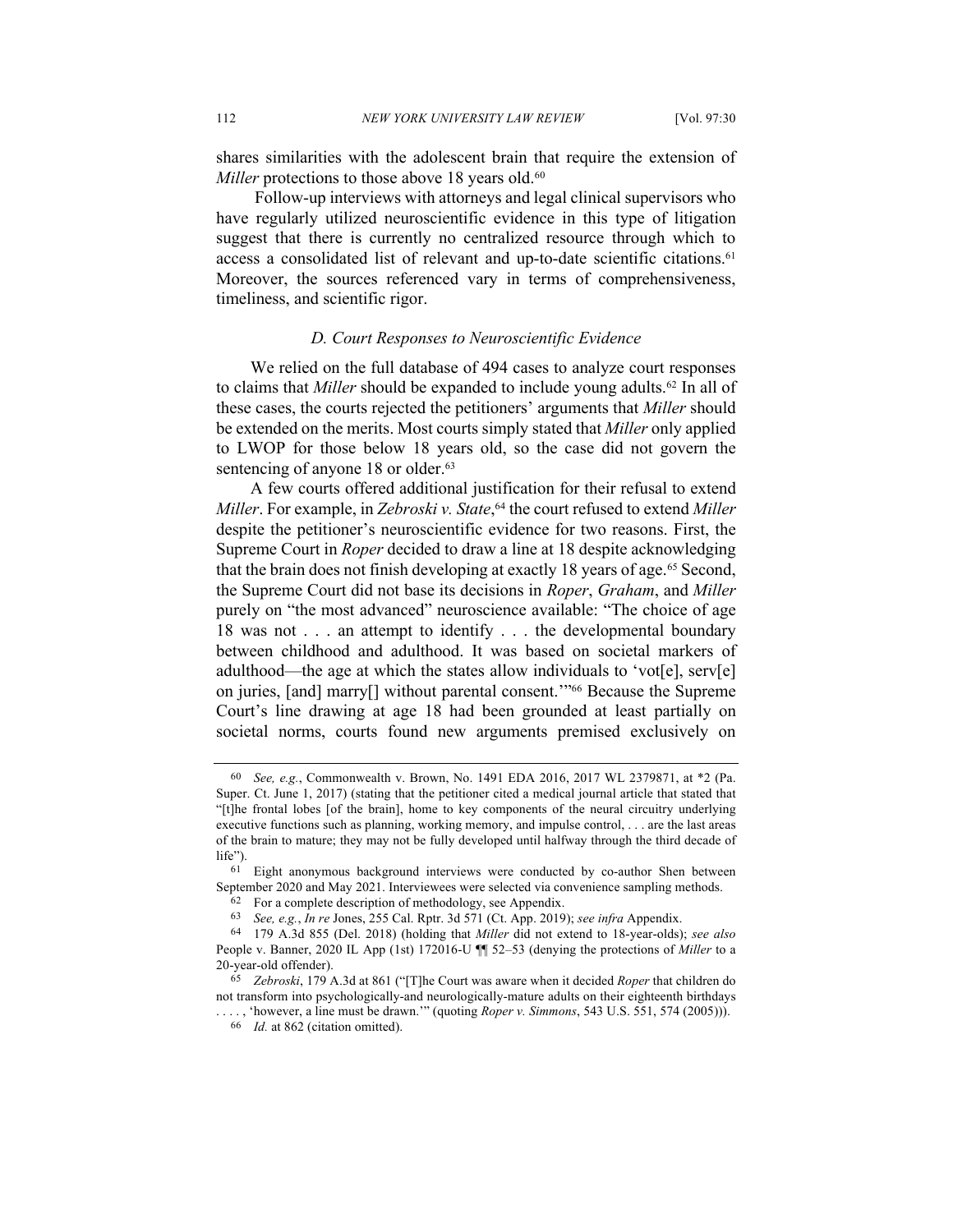neuroscience largely unpersuasive.

Courts sometimes ruled against petitioners for reasons not directly related to the strength of their arguments to extend *Miller*, such as lack of timeliness.67 Other judges made institutional competence arguments, concluding that while courts were bound by precedent, legislatures should consider whether to reform the law based on neuroscientific evidence about the young adult brain.<sup>68</sup>

A few courts left open the possibility that *Miller* might apply beyond the defendant's 18th birthday, but still refused to grant such relief. One court agreed with a petitioner that "the legal definition of 'youth' is expanding," and therefore it would seem a "short step" to extend *Miller*'s protections to 18-year-olds.69 It nevertheless declined to take the "greater leap" of applying *Miller*'s protections to a defendant who was 23 years old at the time of his offense and whom the court did not believe actually exhibited the youthful qualities identified in *Miller*. 70

The most notable exception to the general trend occurred in *Cruz v. United States*, <sup>71</sup> a Connecticut district court case concerning the application of *Miller* to 18-year-olds.72 The court noted the consistency of the Supreme Court's restriction of *Miller* to those under 18, but asserted that no precedent barred it from extending *Miller* to those 18 and older.<sup>73</sup> The court then accepted the petitioner's argument that both national and neuroscientific consensus supported *Miller*'s extension to defendants 18 years old at the time of their crimes.74

As for evidence of national consensus, the district court weighed legislative enactments regarding the sentencing of young adults,<sup>75</sup> actual sentencing practices,<sup>76</sup> and general trends of where society draws the line between child and adult.<sup>77</sup> With respect to scientific consensus, the district court based its decision heavily on the expert testimony of Dr. Laurence Steinberg, though it also considered various scientific articles submitted by

<sup>67</sup> *See, e.g.*, Commonwealth v. Frazier, No. 3489 EDA 2016, 2017 WL 4512279, at \*3 (Pa. Super. Ct. Oct. 10, 2017) (holding primarily that there was lack of timeliness, but noting also that the petitioner's *Miller* argument lacked merit).

<sup>68</sup> *See, e.g.*, People v. Sanchez, 98 N.Y.S.3d 719, 725 (N.Y. Sup. Ct. 2019) ("In this Court's view, the Legislature should consider allowing a discretionary motion for resentencing in cases where an offender sentenced to LWOP was under an age higher than 18 (for example, under age 21), to a life sentence with the possibility of parole.").

<sup>69</sup> People v. Suggs, 2020 IL App (2d) 170632, ¶¶ 33, 35, *appeal denied*, 154 N.E.3d 801 (Ill. 2020).

<sup>70</sup> *Id.* ¶¶ 35–36. 71 No. 11-CV-787, 2018 WL 1541898 (D. Conn. Mar. 29, 2018). 72 *Id.*

<sup>73</sup> *Id.* at \*15.

<sup>74</sup> *Id.* at \*25.

<sup>75</sup> *Id.* at \*18–19.

<sup>76</sup> *Id.* at \*20–21.

<sup>77</sup> *Id.* at \*21–22.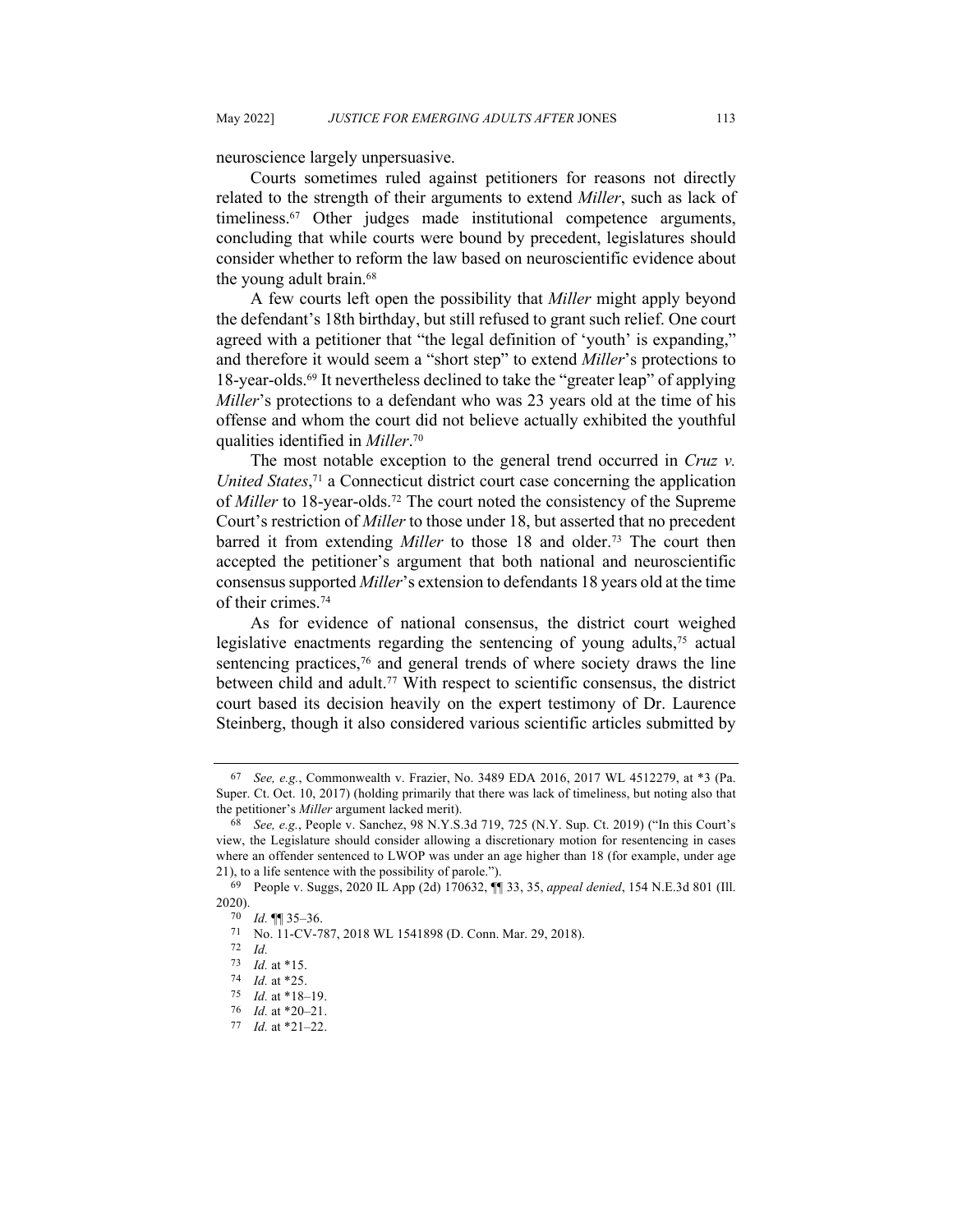the petitioner and his expert witness.78 Ultimately, "relying on both the scientific evidence and the societal evidence of national consensus," the district court concluded "that the hallmark characteristics of juveniles that make them less culpable also apply to 18-year-olds. . . . The court therefore holds that *Miller* applies to 18-year-olds . . . ."79 In a telling, and not unexpected, development, *Cruz* was subsequently overturned on appeal.<sup>80</sup>

The Illinois state constitution's proportionate penalties clause also provided an alternative path for petitioners to succeed in raising a *Miller*  challenge. In the companion cases of *People v. Johnson*<sup>81</sup> and *People v.* Ruiz,<sup>82</sup> which concerned group crimes committed by defendants of varying ages, an Illinois state court allowed the defendants (aged 18 and 19 at the times of the crimes) to file successive post-conviction petitions on these grounds (petitions which would otherwise be barred):

[Petitioners] have made *prima facie* showings in their pleadings that evolving understandings of the brain psychology of adolescents require *Miller* to apply to them. Their petitions and their counsel on appeal urge that we account for the emerging consensus that the development of the young brain continues well beyond 18 years, the arbitrarily demarcated admittance to adulthood for those arrested and entering our criminal law system.<sup>83</sup>

Aside from these state court cases that dealt with procedural issues and the ultimately overturned temporary win in Connecticut federal district court, none of the petitions we evaluated were successful in convincing courts to extend *Miller* protections to young adults 18 and above.

#### III.

### DISCUSSION: THE PATH FORWARD

Despite litigants' regular use of neuroscientific evidence about the emerging adult brain, federal courts are not yet persuaded that *Miller* should be extended to defendants age 18 to early 20s. We do not conclude, however, that ongoing litigation efforts are in vain.

First, we are focused in this Essay exclusively on the use of neuroscientific evidence to support Eighth Amendment (and state constitutional) arguments concerning emerging adults ages 18 through early 20s *as a class*. But neuroscience also has a role to play in the arguments that *individual* young adults make in challenging their lengthy sentences. Translating group-averaged scientific data to individualized adjudication is

<sup>78</sup> *Id.* at \*22–25.

<sup>79</sup> *Id.* at \*25.

<sup>80</sup> Cruz v. United States, 826 F. App'x 49, 52 (2d Cir. 2020).

<sup>81</sup> 170 N.E.3d 1027 (Ill. App. Ct. 1st Dist. 2020).

<sup>82</sup> 165 N.E.3d 36 (Ill. App. Ct. 1st Dist. 2020).

<sup>83</sup> Johnson, 170 N.E.3d at 1030.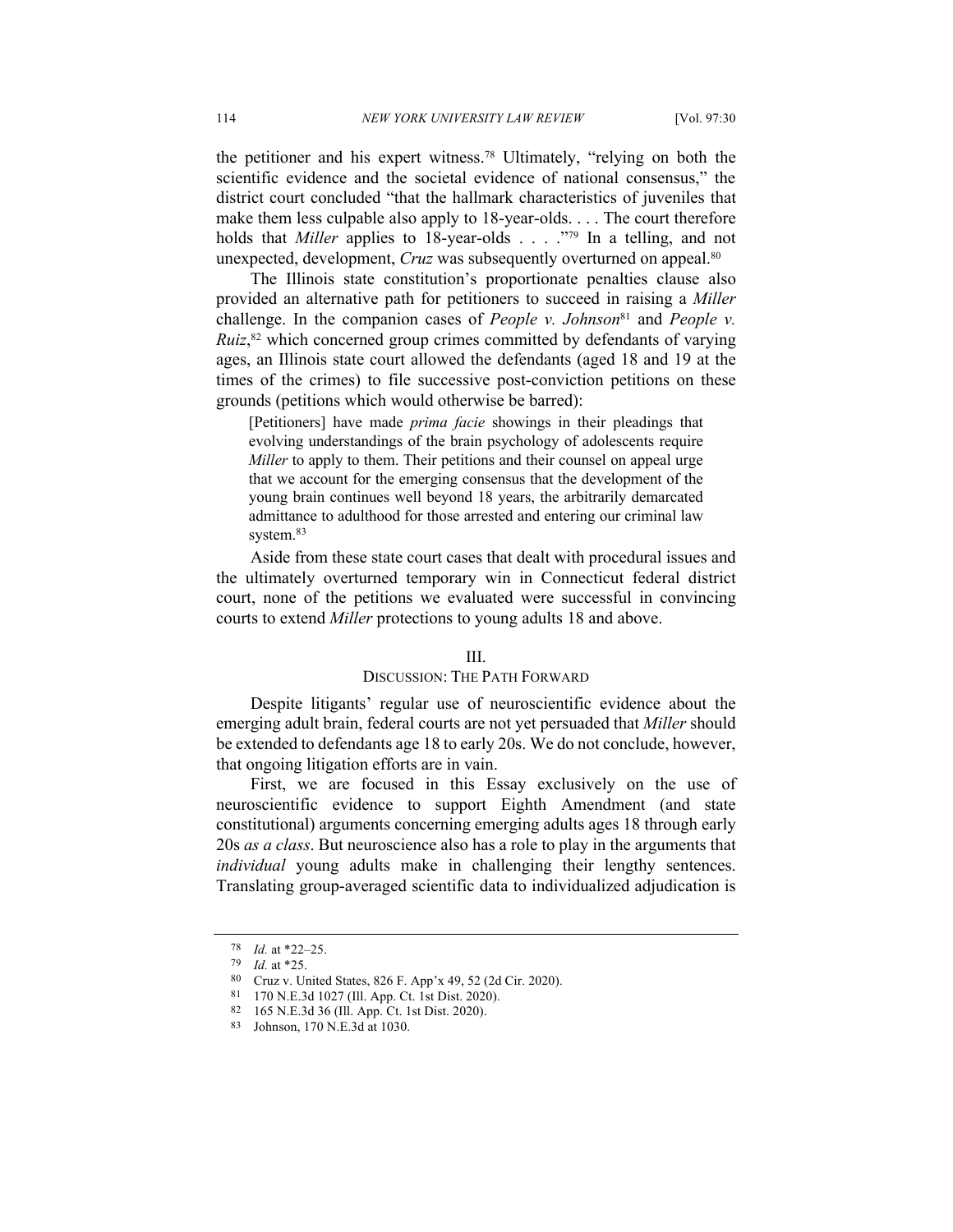a well-known challenge in the law.<sup>84</sup> In the context of juvenile sentencing since *Miller*, forensic experts Thomas Grisso and Antoinette Kavanaugh have proposed an individualized approach,<sup>85</sup> but courts have offered little "guidance regarding application of the *Miller* factors or other developmental evidence to examine mitigation in individual cases."86 Emerging adult cases suggest that further work is needed to develop evidentiary records that are sufficiently individualized.

For instance, in October 2021, the Illinois Supreme Court considered the case of Antonio House, who was sentenced to life as a 19-year-old for his involvement as a lookout in a 1993 double homicide.<sup>87</sup> House argued that he was entitled to a resentencing hearing because his mandatory life sentence violated the proportionate penalties clause of the Illinois Constitution as applied to him.88 In remanding the case back to the circuit court to further develop the record, the Illinois Supreme Court found that House failed to:

[P]rovide or cite any evidence relating to how the evolving science on juvenile maturity and brain development applies to *his specific facts and circumstances*. As a result, no evidentiary hearing was held, and the trial court made no factual findings critical to determining whether the science concerning juvenile maturity and brain development applies equally to young adults, or to *petitioner specifically*, as he argued in the appellate court.89

Similar as-applied challenges will require individualized evidence and this will in turn require collaboration between the forensic and scientific research communities. At the Center for Law, Brain & Behavior (CLBB), we foster such collaboration through programs such as the Federal Judicial Center-CLBB Workshop on Science-Informed Decision Making.90

Second, and returning to class-based bright line challenges, it should be recognized that high impact litigation often requires many years of challenges to succeed and that even unsuccessful lawsuits can shift perception over time.91 Instead, our data indicate the need for more accessible

<sup>84</sup> *See generally* David L. Faigman, John Monahan & Christopher Slobogin, *Group to Individual (G2i) Inference in Scientific Expert Testimony*, 81 U. CHI. L. REV. 417 (2014).

<sup>85</sup> *See generally* THOMAS GRISSO & ANTOINETTE KAVANAUGH, EVALUATIONS FOR SENTENCING OF JUVENILES IN CRIMINAL COURT (2020).

<sup>86</sup> Thomas Grisso & Antoinette Kavanaugh, *Prospects for Developmental Evidence in Juvenile Sentencing Based on* Miller v. Alabama, 22 PSYCH., PUB. POL'Y AND L. 235, 236 (2016).

<sup>87</sup> People v. House, 2021 IL 125124 (Ill. 2021).

<sup>88</sup> *Id.* at \*2.

<sup>89</sup> *Id.* at \*5 (emphasis added).

<sup>90</sup> Nancy Gertner, Judith Edersheim, Robert Kinscherff & Cassandra Snyder, *Supporting Responsive Federal Drug Sentencing Through Education in the Workshop on Science-Informed Decision Making*, 34 FED. SENT'G REP. 12, 12 (2021) ("The Workshop on Science-Informed Decision Making . . . has provided education in neuroscience and the behavioral sciences, along with skills training in using insights from those sciences to individualize court responses . . . .").

<sup>91</sup> For example, *Brown v. Board of Education*, 347 U.S. 483 (1954), which famously held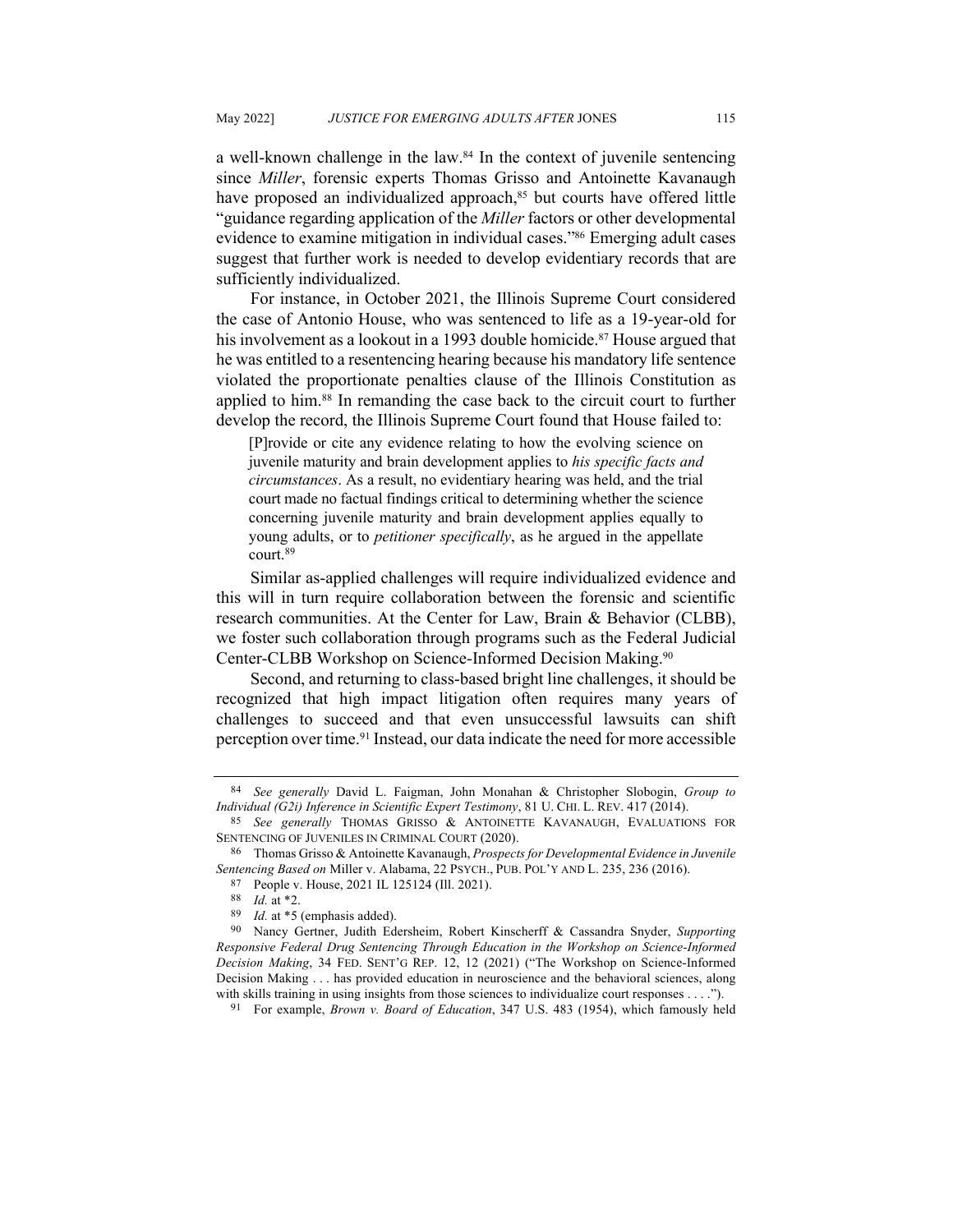neuroscientific evidence and an increased emphasis on state court litigation and complementary policy and legislative reform.

As impact litigation efforts continue, it is clear that there is a need for a more focused, thorough, and sophisticated application of neuroscientific evidence. As suggested by our review of briefs in select cases, litigators do not have access to a "go-to" set of scientific resources. Scientific discussion in the cases analyzed often failed to tackle nuances such as the challenge of drawing individual inferences about a particular petitioner from groupaveraged neuroscientific data.<sup>92</sup> In addition, much of the scientific literature cited in these briefs was published *before* 2012, which dampens the case that "new" science (unavailable to the *Miller* court) justifies raising the age. A comprehensive review of the relevant scientific literature, summarized in an accessible manner for lawyers and judges, would be highly useful for the field. One step in this direction is a recent CLBB Guide,<sup>93</sup> but more applied tools—such as model briefs—are also needed.

Of course, even with stronger scientific evidence and more precise arguments, future federal litigation faces steep odds. This is particularly true after *Jones*, which signaled the Supreme Court's current reluctance to reduce punishment for juveniles despite leaving much of the existing precedent nominally intact. Given our review of emerging adult *Miller* cases to date and the current federal court climate, arguments predicated at least partially on state constitutional grounds may provide litigants with a more productive way forward. Groundbreaking recent cases in Washington, Illinois, and Massachusetts state courts together open up a potential path to navigate the future landscape of emerging adult justice. These cases may be highly influential in turning the tide of public perception.

In 2021 the Washington Supreme Court extended *Miller* to ban automatic life without parole sentences for 18- to 20-year-olds under the state constitution's bar of "cruel punishment."94 In a 5-4 decision, the court granted two petitioners, aged 19 and 20 at the time of their offenses, a new sentencing hearing, concluding:

Modern social science, our precedent, and a long history of arbitrary line drawing have all shown that no clear line exists between childhood and adulthood  $\ldots$  [W]hen it comes to mandatory LWOP sentences, *Miller*'s constitutional guarantee of an individualized

racial segregation in public schools unconstitutional, came on the heels of years of unsuccessful challenges to Jim-Crow-Era legislation. And in environmental law, unsuccessful lawsuits have played a key strategic role in "articulating climate change as a legal and financial risk" and helping to "guide ... responsive adjudication in the longer term." Geetanjali Ganguly, Joana Setzer & Veerle Heyvaert, *If at First You Don't Succeed: Suing Corporations for Climate Change*, 38 OXFORD J.L. STUDS. 841, 841 (2018). 92 *See generally* Faigman, *supra* note 84.

<sup>93</sup> *See generally* CLBB (2022), *supra* note 31.

<sup>94</sup> *In re* Monschke & Bartholomew, 482 P.3d 276, 279 (Wash. 2021).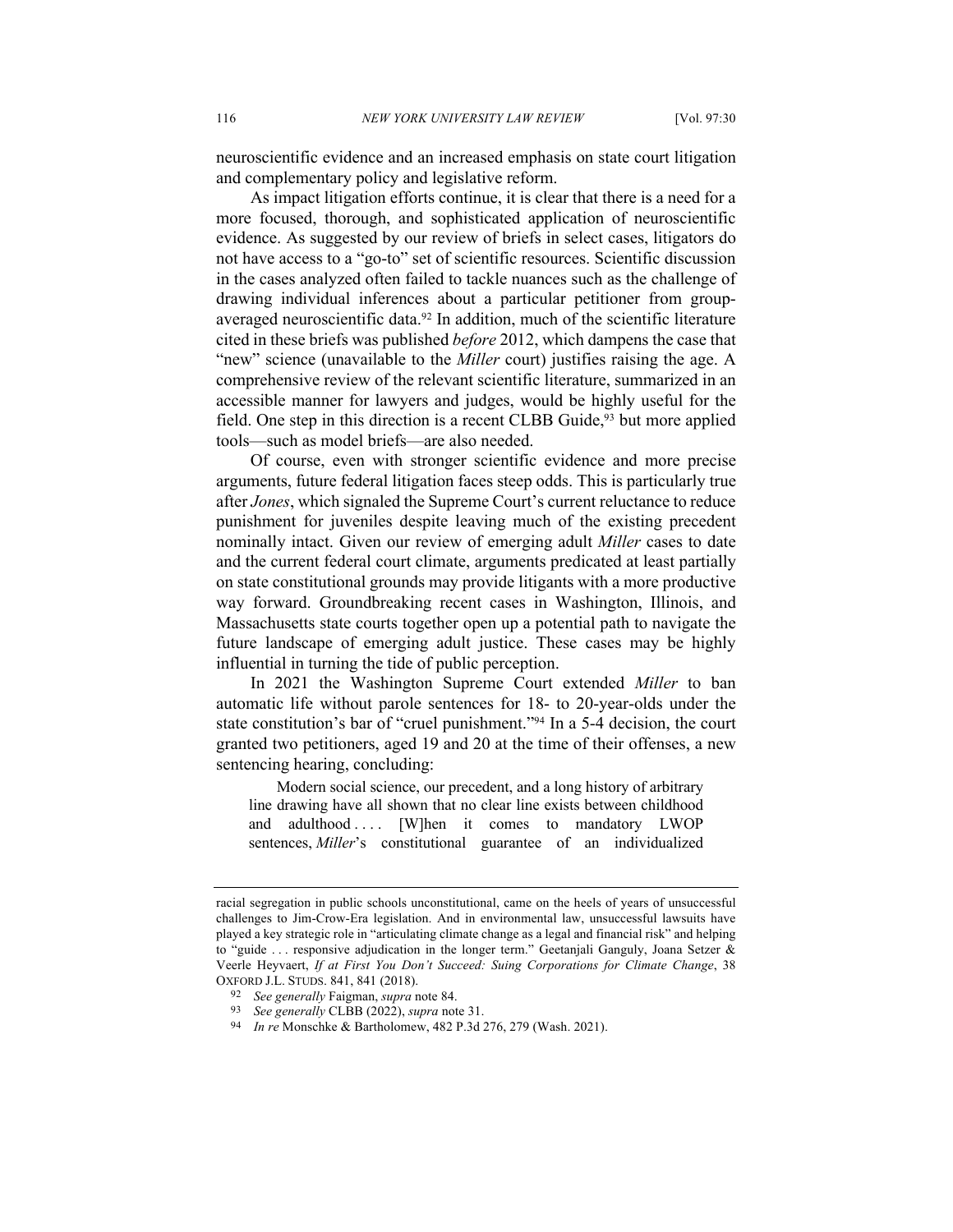sentence—one that considers the mitigating qualities of youth—must apply to defendants at least as old as these defendants were at the time of their crimes. . . .

. . . .

. . . Just as courts must exercise discretion before sentencing a 17 year-old to die in prison, so must they exercise the same discretion when sentencing an 18-, 19-, or 20-year-old.<sup>95</sup>

Arguments such as these founded on state constitutions may be particularly effective in situations involving relative culpability for group offenses. Proportionality in sentencing may mean something different when two similarly situated defendants receive drastically different sentences for the same crime exclusively on the basis of their age. States such as Illinois, as discussed above, have already extended *Miller* in cases involving multiple defendants of different ages at the time of a group crime.<sup>96</sup>

Similarly, in 2020, the Massachusetts Supreme Judicial Court acknowledged that neuroscientific advancements necessitated reevaluation of the policy of sentencing young adults to LWOP,<sup>97</sup> and remanded the case to the lower court for examination of neuroscientific evidence specific to the defendant.98 As of this writing, Massachusetts is again considering whether to ban LWOP sentences for defendants aged 18 at the time of their offense.<sup>99</sup> In the case at hand, two youths were convicted of homicide. One of them was ten days younger than 18 at the time of the offense and will become eligible for parole after serving a fifteen-year sentence. The other was only eight months older, but received life without the possibility of parole.<sup>100</sup> Their case may have profound ramifications—both for the upwards of two hundred people serving LWOP sentences for crimes committed as young adults in Massachusetts and for litigants and courts across the country following these developments.

In addition to litigation in state courts, state legislatures and local courts are considering (and in some cases implementing) reforms aimed at young adults. For example, commentators in some states have suggested that young

<sup>95</sup> *Id.* at 277, 288.

<sup>96</sup> *See, e.g.*, People v. Ruiz, 165 N.E.3d 36, 41 (Ill. App. Ct. 1st Dist. 2020) (holding that Ruiz, who had acted in concert with Mejia, made a prima facie showing in his pleadings that *Miller* should apply to him); People v. Johnson, 170 N.E.3d 1027, 1030 (Ill. App. Ct. 1st Dist. 2020) (holding that Johnson, who also committed crimes of murder and kidnapping alongside an accomplice, had also made a prima facie showing in his pleadings that *Miller* should apply to him).

<sup>97</sup> Commonwealth v. Watt, 146 N.E.3d 414, 428 (Mass. 2020).

<sup>98</sup> *Id.*

<sup>99</sup> Order to Remand, Commonwealth v. Watt, No. SJC-11693 (Mass. Dec. 24, 2021) (remanding consolidated cases to the trial court to "consider and address whether the imposition of a mandatory sentence of life without the possibility of parole for Mattis and those convicted of murder in the first degree who were eighteen to twenty-one at the time of the crime, violates article 26 of the Massachusetts Declaration of Rights").

<sup>100</sup> *Id.* at 420.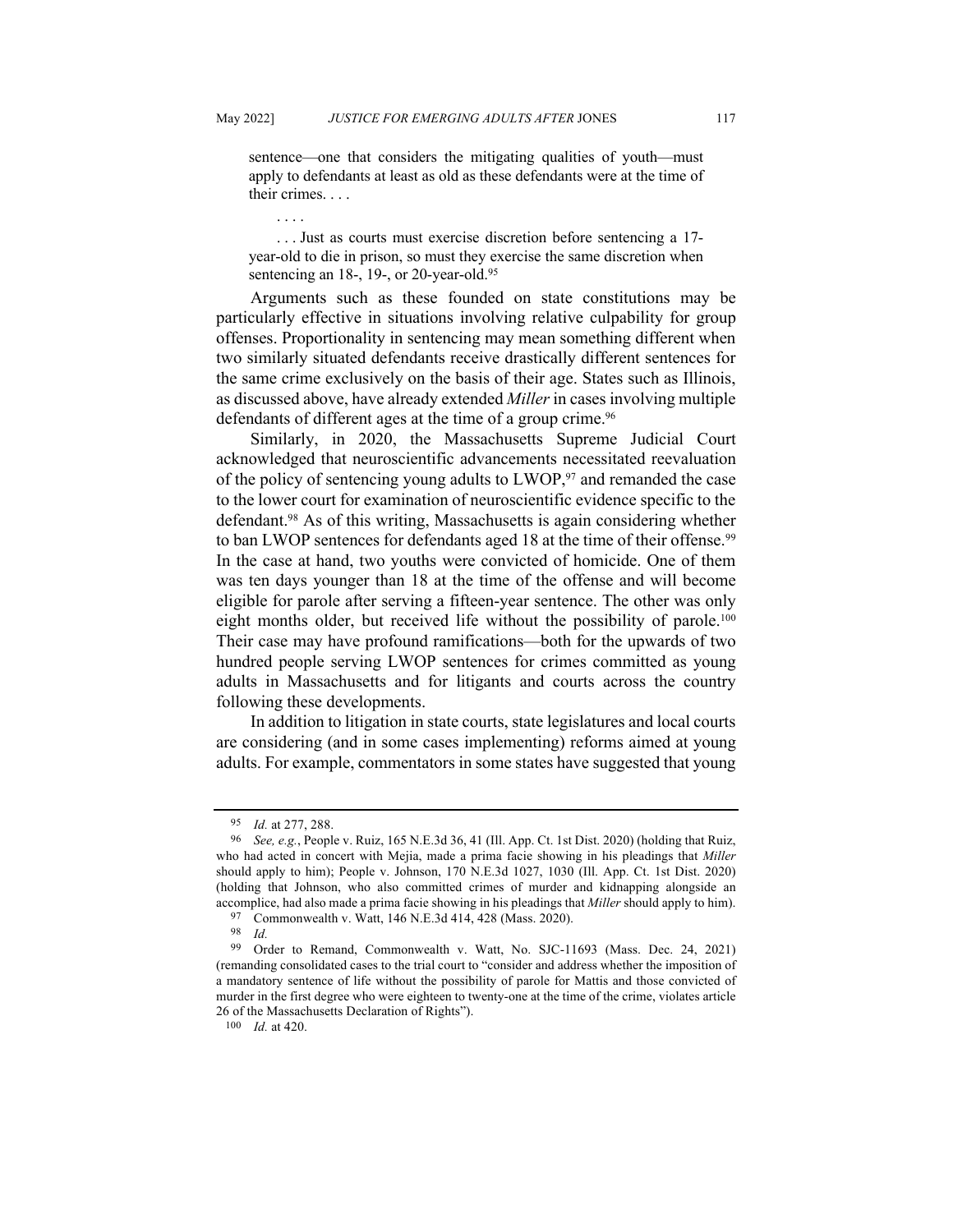adults should be spared permanent criminal records to "facilitate their access to education, employment, and housing" after release.101 Legislative reforms are also underway, such as expanded parole eligibility for those incarcerated for crimes they committed as young adults. California, for instance, grants special parole hearings for those who are serving long prison sentences for qualifying crimes they committed before the age of 26. At these hearings, the parole board must consider "the diminished culpability of youth" and provide a meaningful opportunity for the individual to obtain release.102 The hearings are set at a fixed date during the individual's incarceration, based on both the length of the underlying sentence and the defendant's age at the time of the offense, and thus may allow for earlier parole eligibility.

How state and local policies should optimally respond to the unique needs of emerging adults remains contested, even amongst experts. <sup>103</sup> At the core of the policy challenge is that emerging adults are neither young children nor fully formed adults.<sup>104</sup> It is beyond the scope of this Essay to lay out a policy prescription for justice-involved emerging adults, and there is a concern that leaving reform to the states could result in even worse treatment for emerging adults depending on a legislature's priorities. In thinking about potential paths forward, we recommend to readers the policy analyses conducted by the Emerging Adult Justice Project at Columbia University.105 In particular, the collaborative Emerging Adult Justice Learning Community provides a promising model for researchers, practitioners, and youth themselves to co-develop innovative solutions.106

Some states have modified the structure of their criminal court systems

<sup>101</sup> BJ CASEY, RICHARD J. BONNIE, ANDRE DAVIS, DAVID L. FAIGMAN & MORRIS B. HOFFMAN, HOW SHOULD JUSTICE POLICY TREAT YOUNG OFFENDERS?: A KNOWLEDGE BRIEF OF THE MACARTHUR FOUNDATION RESEARCH NETWORK ON LAW AND NEUROSCIENCE 4 (2017).

See CAL. PENAL CODE § 3051(f)(1) (West 2020).

<sup>103</sup> For example, law professor Kevin Lapp concludes young adults need to be given more independence and held more accountable than juveniles. Lapp, *supra* note 38, at 378. Legal scholars Elizabeth S. Scott and Richard J. Bonnie, along with psychologist Laurence Steinberg, similarly point out that emerging adults are similar to adults in some ways but similar to juveniles in others, such as "behavior, psychological functioning, and brain development." Scott et al., *supra* note 38, at 645; *cf.* Miller v. Alabama, 567 U.S. 460, 470–71 (2012) (identifying the ways in which "children are constitutionally different from adults for purposes of sentencing" to support the conclusion that "mandatory life-without-parole sentences for juveniles violate the Eighth Amendment").

<sup>104</sup> *See, e.g.*, Clare Ryan, *The Law of Emerging Adults*, 97 WASH. U. L. REV. 1131, 1146 (2020) ("The notion that adolescents are different both from younger children and from adults has shaped the contours of legal regulation. Law gives special attention to teenagers with respect to . . . criminal law . . . ."); *see also* Lapp, *supra* note 38, at 388 (distinguishing juveniles from those 18 years and older based on differing liberty interests and state interests in intervention).

<sup>105</sup> *Emerging Adult Justice*, COLUM. JUST. LAB, https://justicelab.columbia.edu/EAJ [https://perma.cc/P6XZ-W778].

<sup>106</sup> As an example of the Project's policy recommendations from utilization of these methods, see SELEN SIRINGIL PERKER, LAEL E.H. CHESTER & VINCENT SCHIRALDI, COLUM. JUST. LAB, EMERGING ADULT JUSTICE IN ILLINOIS: TOWARDS AN AGE-APPROPRIATE APPROACH (2019), https://justicelab.columbia.edu/sites/default/files/content/EAJ%20in%20Illinois%20Report%20Fi nal\_1.pdf [https://perma.cc/QQ7C-9CX3].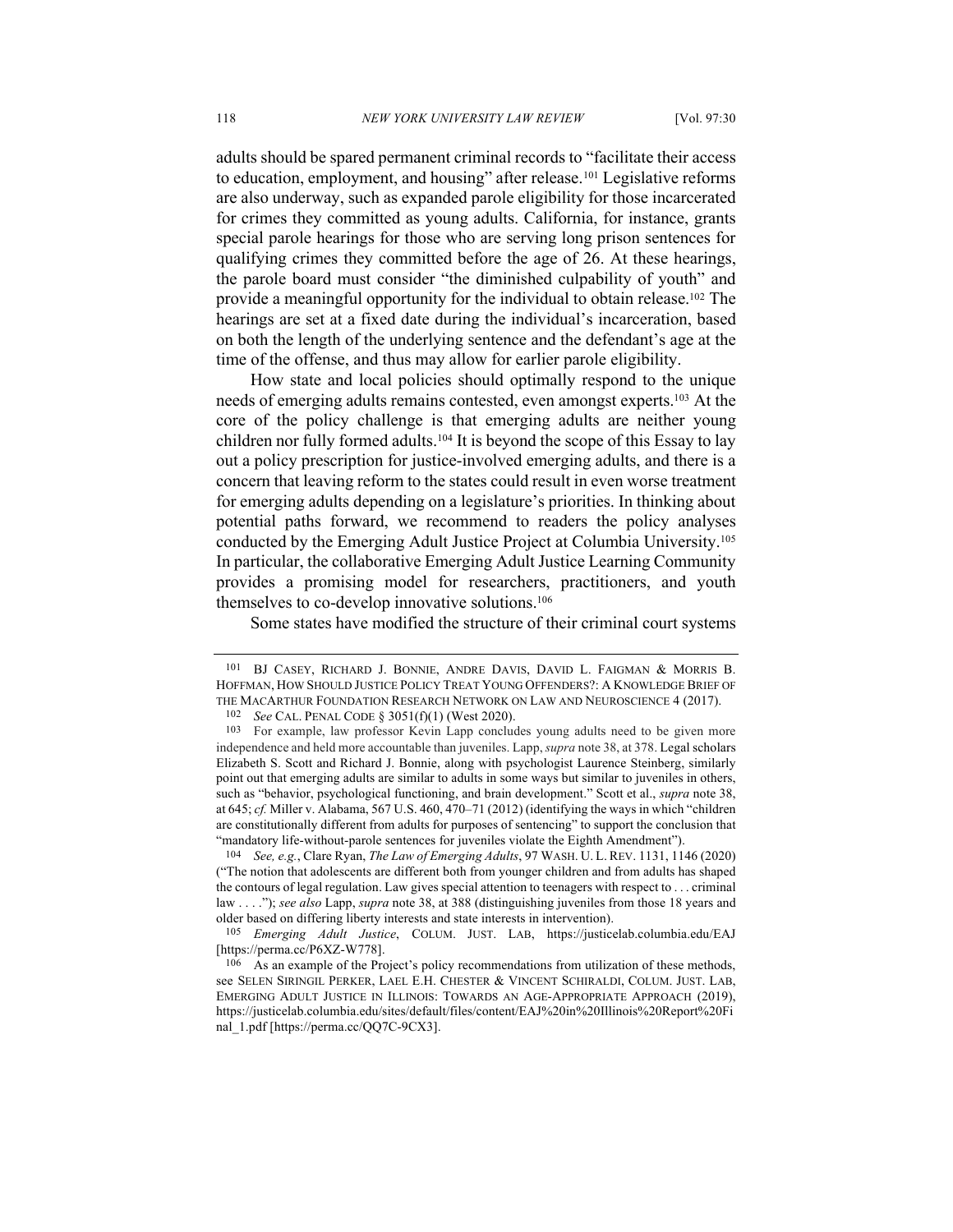to better respond to emerging adults. In 2018, Vermont passed legislation that would extend juvenile courts' jurisdiction for qualifying crimes through age 19 by 2022.<sup>107</sup> Lawmakers in Connecticut, Massachusetts, New York, Illinois, and California pushed to do the same.108 Such efforts have successfully raised juvenile jurisdiction through age 18 in New York, as well as in Michigan.109 A Department of Justice research committee has recommended raising the minimum age of criminal court jurisdiction to age 21 or age 24.110 Relatedly, some have proposed specialized young adult courts, which would focus on rehabilitation in light of evidence of young adults' ability to change, $111$  and could in theory apply less harsh sentences than adult courts.<sup>112</sup>

Whether these are effective reforms remains to be seen. But what does seem clear is that reforms within the criminal legal system alone will not be sufficient. A recent review of the literature on emerging adults suggests the importance of community-based resources to help at-risk and justiceinvolved emerging adults achieve employment, education, housing stability, and healthy relationships.113 The Juvenile Law Center similarly emphasizes the need for other systems of support beyond the criminal legal system.<sup>114</sup> The Justice Policy Institute also looks beyond the traditional criminal legal system, and finds that an "improved approach to young adults should be community-based, collaborative, and draw on the strengths of young adults,

<sup>107</sup> VT. STAT. ANN. tit. 33, § 5201 (West 2020).

<sup>108</sup> Aidan Ryan, *Crime Bill Would Redefine Juveniles as up to Age 21*, BOS. GLOBE (July 9, 2019), https://www.bostonglobe.com/metro/2019/07/09/crime-bill-would-redefine-juvenilesage/maHshbBT6QaaX9ooVDVidN/story.html [https://perma.cc/87B2-SSUC]; Anita Chabria, *Offenders Under 21 Would Be Automatically Tried as Juveniles Under New California Bill*, L.A. TIMES (Jan. 28, 2020), https://www.latimes.com/california/story/2020-01-28/california-considerscharging-all-teens-as-juveniles [https://perma.cc/5WNJ-U7C6].<br><sup>109</sup> NAT'L GOVERNORS ASS'N, AGE BOUNDARIES IN JUVENILE JUSTICE SYSTEMS 2 (2021),

https://www.nga.org/wp-content/uploads/2021/08/Raise-the-Age-Brief\_5Aug2021.pdf [https://perma.cc/4NPK-U7Y9].

<sup>110</sup> Lapp, *supra* note 38, at 382 (citing U.S. DEP'T OF JUST., OFF. OF JUV. JUST. & DELINQ. PREVENTION, YOUNG OFFENDERS: WHAT HAPPENS AND WHAT SHOULD HAPPEN 2 (2014), https://www.ncjrs.gov/pdffiles1/nij/242653.pdf [https://perma.cc/E2MW-LKM6].

<sup>111</sup> *See* M. Eve Hanan, *Incapacitating Errors: Sentencing and the Science of Change*, 97 DENV. L. REV. 151, 186–201 (2019) (arguing that character can change throughout adulthood, so all courts should focus on rehabilitation).

<sup>112</sup> CASEY ET AL., *supra* note 101, at 4.

<sup>113</sup> LEAH SAKALA, LEIGH COURTNEY, ANDREEA MATEI & SAMANTHA HARVELL, URB. INST., A GUIDE TO COMMUNITY STRATEGIES FOR IMPROVING EMERGING ADULTS' SAFETY AND WELL- $BENG$  (2020),

https://www.urban.org/sites/default/files/Publication/101838/a20guide20to20community20strateg ies20for20improving20emerging20adults2720safety20an\_0.pdf [https://perma.cc/N9QN-2JED].

<sup>114</sup> KAREN U. LINDELL & KATRINA L. GOODJOINT, JUV. L. CTR., RETHINKING JUSTICE FOR EMERGING ADULTS, 18–25 (2020), https://jlc.org/sites/default/files/attachments/2020-09/JLC-Emerging-Adults-9-2.pdf [https://perma.cc/6CTT-USDK].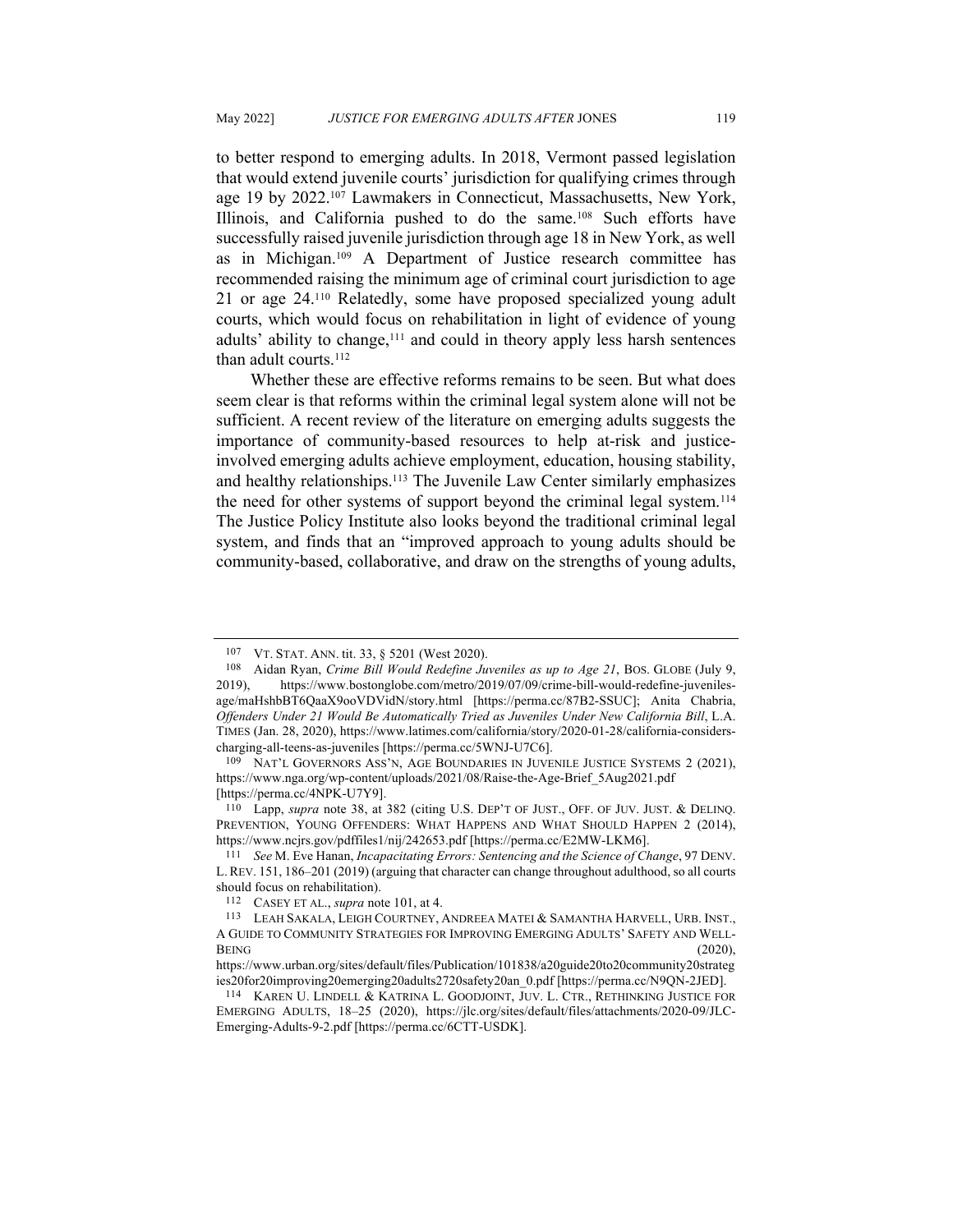their families, and their communities."115

For example, San Francisco's Young Adult Court (YAC) provides employment, housing, and educational support to emerging adults charged with crimes, and it was established after then-district attorney George Gascón attended a lecture on brain development.116 The YAC emphasizes the still-developing brains of the young adults accused of violating the law, and provides court staff with training on recent neuroscience.<sup>117</sup> Upon successful completion of the program, which usually lasts ten to eighteen months, many young adults' felonies are dismissed or reduced to misdemeanors.118 In 2020, a Massachusetts county created a similar program modeled after the YAC,119 and similar young adult courts have been established in Orange County, California,<sup>120</sup> Cook County, Illinois,<sup>121</sup>

<sup>115</sup> JUST. POL'Y INST., IMPROVING APPROACHES TO SERVING YOUNG ADULTS IN THE JUSTICE SYSTEM 2 (2016), https://justicepolicy.org/wpcontent/uploads/justicepolicy/documents/jpi\_young\_adults\_final.pdf [https://perma.cc/63J8- 89U5].

<sup>116</sup> Tim Requarth, *A California Court for Young Adults Calls on Science*, N.Y. TIMES (Apr. 17, 2017), https://www.nytimes.com/2017/04/17/health/young-adult-court-san-francisco-californianeuroscience.html [https://perma.cc/KC9J-K8C2].

<sup>117</sup> The YAC prioritizes those who have committed violent and nonviolent felonies as opposed to misdemeanors. Requarth, *supra* note 116 ("The court does not accept cases involving serious bodily harm, deadly weapons or gang activity."). Young adults must be referred to the program and undergo screening before being placed in a four-step program as an alternative to incarceration. SUPER. CT. CAL. CNTY. S.F., YOUNG ADULT COURT, POLICIES AND PROCEDURES MANUAL 5, 12 (2019),

https://www.sfsuperiorcourt.org/sites/Default/files/images/YACPolicesProceduresAug2019Appe ndicesFINAL.pdf?1593739714204 [https://perma.cc/C24S-ZCLF]; *id.* at 3 ("YAC offers eligible participants intensive clinical case management, individual and group counseling, supportive family services, dialectical and cognitive behavioral therapy, and connections to substance use treatment, housing, parenting, and academic and vocational support through linkages to the community.").

<sup>118</sup> JENNIFER HENDERSON-FRAKES, SENGSOUVANH (SUKEY) LESHNICK & HANNAH DIAZ, SOC. POL'Y RSCH. ASSOCS., AN EVALUATION OF SAN FRANCISCO'S YOUNG ADULT COURT (YAC) 5, B-3 (May 2017), http://www.bscc.ca.gov/wp-content/uploads/San-Francisco-YAC-Interim-Report\_05252017.pdf [https://perma.cc/P7CL-U6N4].

<sup>119</sup> GEN. CT. OF THE COMMONWEALTH OF MASS., REPORT OF THE TASK FORCE ON EMERGING ADULTS IN THE CRIMINAL JUSTICE SYSTEM, SD.2840, at 20 (2020), https://malegislature.gov/Bills/191/SD2840 [https://perma.cc/H7C3-JVTK] (noting that the Hampden County (which encompasses the city of Springfield, Massachusetts) program involves "job training, education, and different types of programming and counseling that have proven effects on recidivism, like cognitive behavioral therapy and transitional employment").

<sup>120</sup> *Young Adult Court*, UNIV. CAL. IRVINE, DEV., DISORDER, & DELINQ. LAB'Y (2018), https://3dlab.psychology.uci.edu/young-adult-court [https://perma.cc/YU7R-A7UU].

<sup>121</sup> *Restorative Justice Community Court - Cook County Circuit Court (North Lawndale)*, RESOL. SYS. INST. (2017), https://www.aboutrsi.org/court-adr-acrossillinois/programs/restorative-justice-community-court-cook-county-north-lawndale [https://perma.cc/DEC2-U9RV].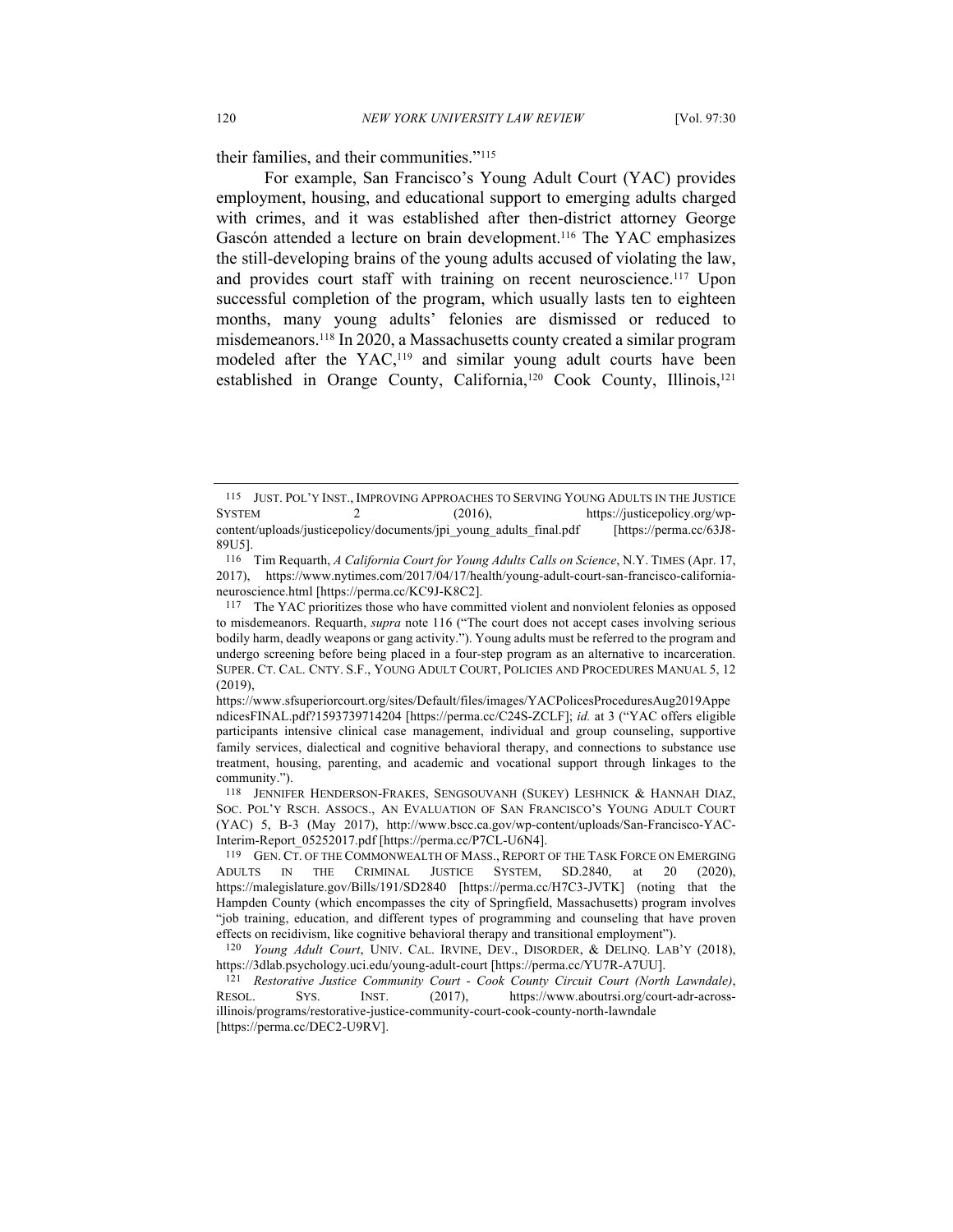Omaha, Nebraska,<sup>122</sup> Brooklyn, New York,<sup>123</sup> and Niagara County, New York.124 On a national scale, the U.S. Department of Education and U.S. Department of Justice have jointly funded the Young Adult Diversion Project since 2017. The program aids sixteen state and local partners in providing young adults ages 16 to 24 with alternatives to prosecution and incarceration.125

State-level litigation and policy developments, such as the ones we review here, indicate a growing willingness to consider the emerging adult category as one that deserves special consideration in the criminal legal system.

#### **CONCLUSION**

To quote the Supreme Court, "any parent knows" that kids are different from adults.126 But for those in the middle—emerging adults—a growing body of behavioral and neuroscientific research suggests an important new insight on developmental trajectories. Even though we may label those 18 and above as "adults" in some contexts, the decisionmaking of emerging adults, ages 18 to 25, remains distinct from those who are older. Evidence of this new scientific insight is now being used in litigation and policy debates at both the state and federal levels. Our analysis in this Essay shows that, at present, state-level routes are more successful. Further, both state and federal litigation would benefit from strengthening connections between litigants, the scientific community, and the applied forensic behavioral health community of practitioners who conduct forensic evaluations in individual cases. Efforts should be made to further engage in science-informed policy at the state and local levels, to ensure that appellate records reflect the most accurate and applicable neuroscience available, and to connect groupaveraged scientific evidence with individualized assessments.

<sup>122</sup> *Young Adult Court*, DOUGLAS CNTY. DIST. CT. (2020), https://www.dc4dc.com/youngadult-court [https://perma.cc/KW9S-KLCC].

<sup>123</sup> *Young Adult Bureau*, BROOKLYN DIST. ATT'Y OFF. (2016), http://www.brooklynda.org/young-adult-bureau/ [https://perma.cc/LZH8-VT84].

<sup>124</sup> *Lockport Treatment Court*, N.Y. CTS., NIAGARA CNTY., http://ww2.nycourts.gov/COURTS/8jd/Niagara/lcctreatment.shtml [https://perma.cc/EC9Q-WA8M].

<sup>125</sup> *Young Adult Diversion Project*, PERKINS COLLABORATIVE RES. NETWORK, https://cte.ed.gov/initiatives/young-adult-diversion-project [https://perma.cc/WDN8-CMA6] (noting that this includes "special education, career and technical education, and other workforce development opportunities").

<sup>126</sup> Roper v. Simmons, 543 U.S. 551, 569 (2005).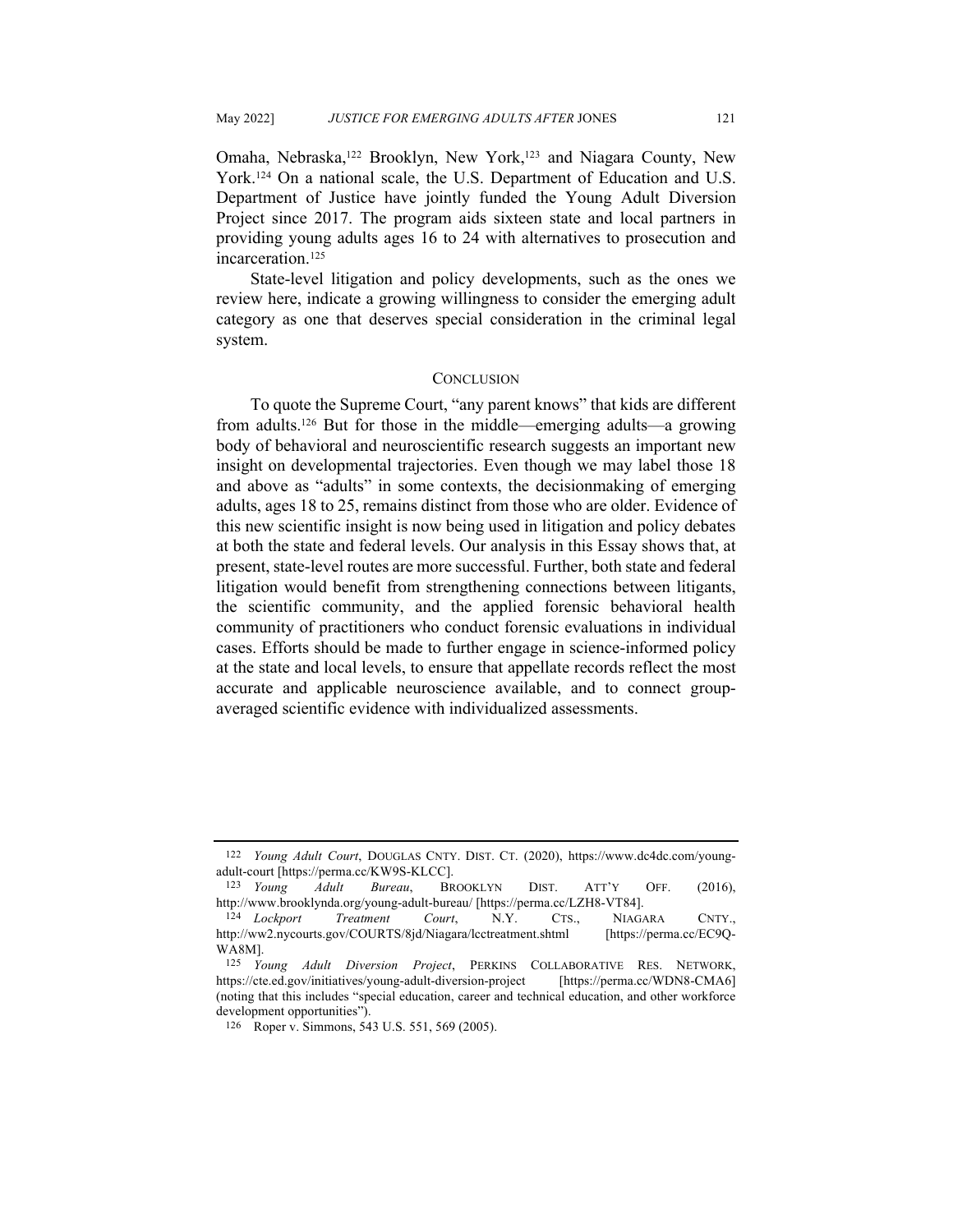#### **APPENDIX**

This Appendix provides additional methodological detail for the results reported in the main text. The data described below is made publicly available on a Google Sheet database at:

https://docs.google.com/spreadsheets/d/1jjiRoVPjMDotDA9u5ja8r5nE9 bdcM6XHtOu\_Bah4qe0/edit?usp=sharing [https://perma.cc/Y5EP-U96S].

As described in the Essay text, the Database contains information on 494 case opinions in which neuroscience-informed arguments were made to extend *Miller v. Alabama* to defendants age 18 and older.

The Supreme Court issued its opinion in *Miller* on June 25, 2012.127 As of this writing, *Miller* has been cited in over 5,000 cases.128 The main text of the Essay examines the subset of cases citing *Miller* that have utilized neuroscientific evidence in order to argue that the protections of *Miller*  should be extended to those age 18 and over.<sup>129</sup>

Here we describe the methods we used to build a new database of these cases.130 We started with the universe of all cases citing to *Miller*, as of September 26, 2020 (Table A1). This initial search produced 5,384 results. These cases were then narrowed to those that mentioned "neuro!"131 or "brain", which left 1,019 results (Table A1). For each of these 1,019 cases, we then read the case text carefully to select only the cases that substantially discussed neuroscience, and in which the petitioner was age 18 or older at the time of the crime.132 This produced a final database for analysis of 494 cases (Table A1).

For each of the 494 cases in our database, we examined the age of the party, the use of neuroscientific evidence, and the court's holding. Notably, more than half (58%) of cases in the database considered pro se petitions; defendants were represented in their attempts to expand *Miller* in the other

<sup>127</sup> Miller v. Alabama, 567 U.S. 460 (2012).

<sup>128</sup> *See* Cases Citing Miller v. Alabama, *supra* note 40.

<sup>129</sup> We focused here exclusively on those cases citing brain science. Thus, our search and coding strategy does not allow us to say how many of these challenges were made without such reference to brain science.

<sup>130</sup> All searches were conducted in the Westlaw Edge legal research database.

<sup>131</sup> On Westlaw, the "!" symbol is a root expander that retrieves variations on a word's ending. For example, "neuro!" would retrieve results containing neuroscientific, neuroscience, neurological, etc.

<sup>132</sup> As a preliminary step at this stage, two different research assistants each read the same ten cases and then compared notes to ensure inter-coder reliability. Two examples of cases that failed to pass this step are *State v. Watkins*, 423 P.3d 830, 830 (Wash. 2018) and *Kinkel v. Perrson*, 417 P.3d 401, 403 (Or. 2018). Although both cases mentioned "neuro!" and "adolesc!," they were both eliminated on the basis that the defendants were under age 18 at the time of the crime (and thus did not need to argue for an extension of *Miller* to age 18 and above). Most of the cases that were filtered out between steps 2 and 3 were filtered out due to the offender being under age 18 at the time of the offense.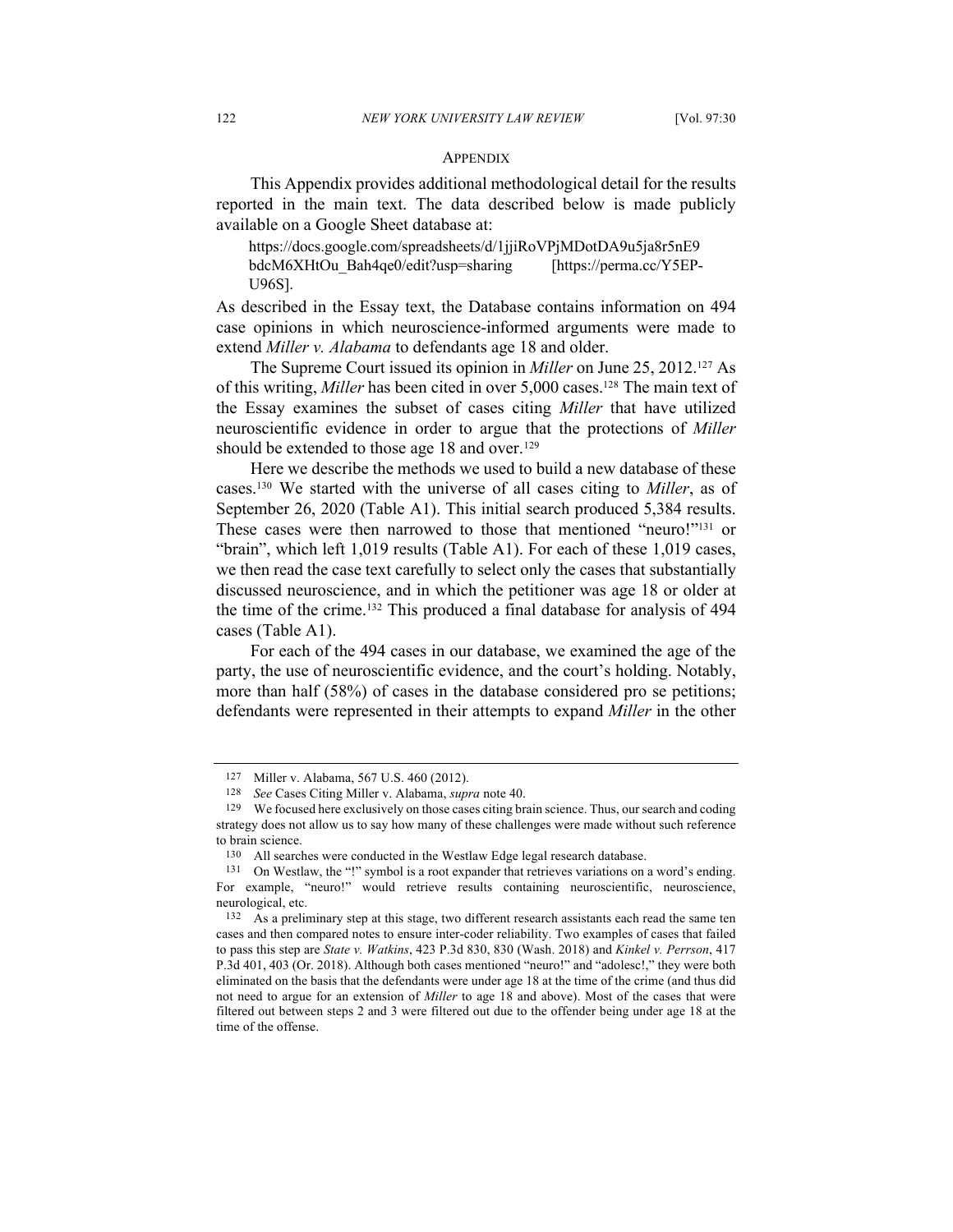42% of cases.133

| Step                                                                                                                                                                                                                    | Number of<br>Cases |
|-------------------------------------------------------------------------------------------------------------------------------------------------------------------------------------------------------------------------|--------------------|
| <i>Step #1</i> : Identify cases, state and federal, citing<br>Miller v. Alabama, as of September 26, 2020.                                                                                                              | 5,384              |
| Step #2: Of those cases included in step 1,<br>restrict database to cases that mention "neuro!"<br>or "brain". <sup>134</sup> This step required a word search of<br>the case text.                                     | 1,019              |
| <i>Step #3</i> : Of those cases included in step 2,<br>identify cases that substantially mention or<br>discuss neuroscience and involve defendants<br>age 18 or older. This step involved close reading<br>of the case. | -494               |

| Table A1. Identification of Cases to Include in Analysis |
|----------------------------------------------------------|
|----------------------------------------------------------|

The database likely undercounts the actual number of cases in this category—cases leveraging neuroscientific evidence to try to extend *Miller*—for multiple reasons. First, our search terms may have not captured all relevant cases. For instance, it is possible that in the text of the case decision itself no reference was made to "neuroscience" or "brain", even though the petitioner might have mentioned it in his or her petition. In addition, if the court used different terminology, such as developmental science, without referencing "neuroscience" or "brain", we did not identify that case for analysis in our database. We went through several iterations to refine search terms to collect the broadest sampling of cases, but it is still possible that cases were omitted during this process. Second, Westlaw does not publish the decisions of many lower-level state courts that are responsible for considering these challenges in the first instance. These lower-level state court decisions are thus absent from our dataset.

The database can be downloaded to a local hard drive or viewed online. The data columns are organized as follows:

Column 1 contains the full citation<sup>135</sup> of the most recent opinion; previous appeals were consolidated into a single entry as noted in column 8.

Column 2 contains the year of the most recent opinion.

<sup>133</sup> This data does not include thirty-seven cases for which there was no data on whether the defendant was represented in their challenge or whether they proceeded pro se.<br><sup>134</sup> The Westlaw search includes cases that appear multiple times due to appeal proceedings.

<sup>135</sup> Westlaw citations are used for unpublished opinions.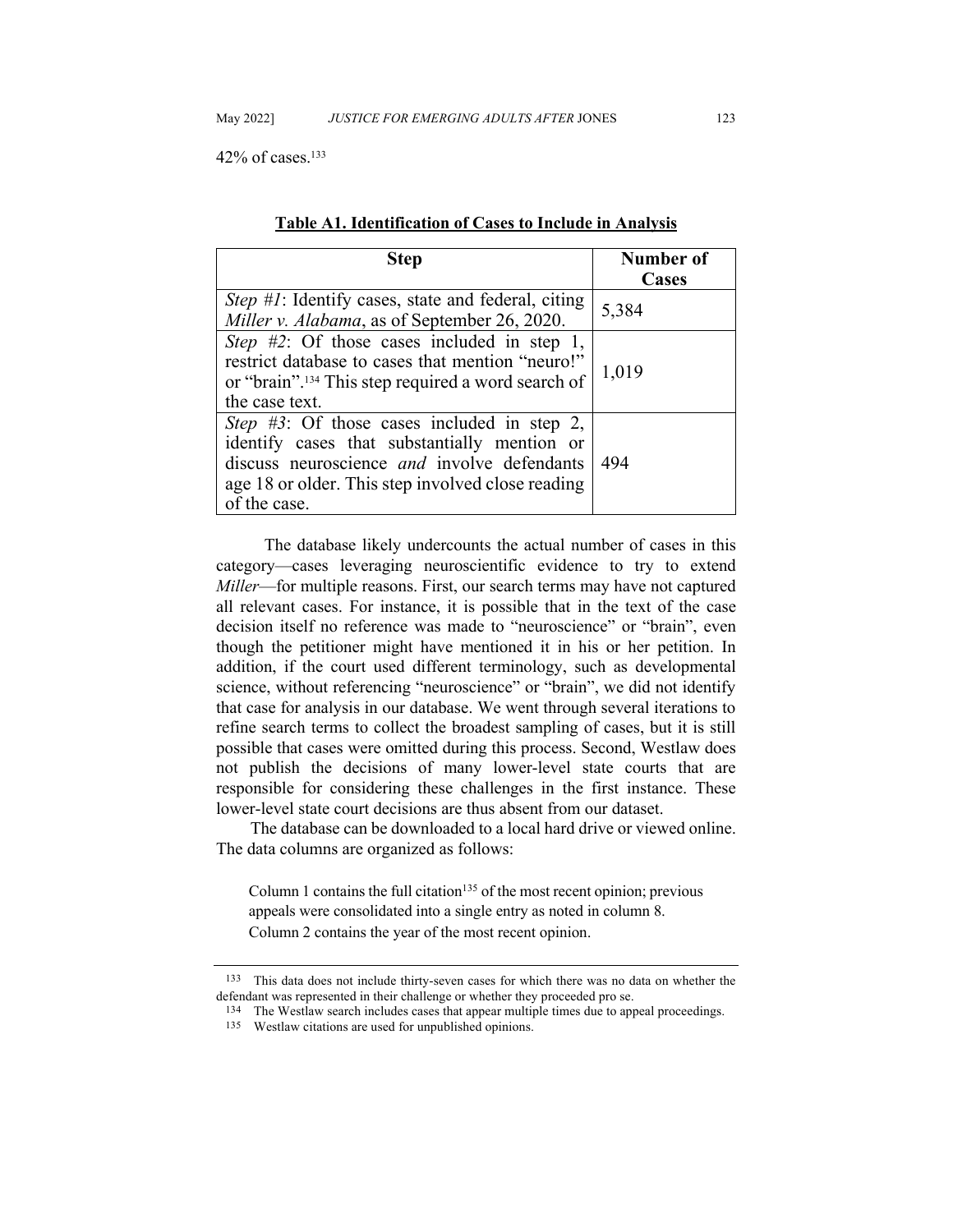Column 3 contains the state of the case.

Column 4 contains the presumed sex of the defendant(s).

Column 5 contains information on intellectual disability arguments; "yes" indicates a defendant raised claims pertaining to a mental or intellectual disability that placed the defendant in the same category as those between the ages of 18 and 25.

Column 6 contains  $\text{age}(s)$  of the defendant(s) at the time of offense, where available.

Column 7 indicates whether the defendant was a pro se petitioner; "yes" indicates a pro se petitioner.

Column 8 lists the full citations of earlier appeals in the same matter.

Having established a database of cases that mentioned neuroscience, we wanted to dive deeper to investigate *how* neuroscience was being proffered. To do this, we developed a convenience sub-sample of sixteen cases from the previous three years (2017–2020).<sup>136</sup> For each of these cases, which totaled 576 pages of text, we also downloaded all available briefs on Westlaw. This step produced 1,225 pages of supporting documentation. For each of these sixteen cases, we examined the content of the scientific research being cited (see discussion in main text). Table A2 presents the most frequently cited scientific references.

| <b>Citation</b>                                                                    | Count | <b>Pct</b> |
|------------------------------------------------------------------------------------|-------|------------|
| Elizabeth S. Scott, Richard J. Bonnie & Laurence Steinberg, Young Adulthood as a   |       |            |
| Transitional Legal Category: Science, Social Change, and Justice Policy, 85   9    |       | 56%        |
| FORDHAM L. REV. 641 (2016).                                                        |       |            |
| Andrew Michaels, A Decent Proposal: Exempting Eighteen-to-Twenty-Year-Olds         |       | $31\%$     |
| from the Death Penalty, 40 N.Y.U. REV. L. & Soc. CHANGE 139 (2016).                |       |            |
| Alexandra O. Cohen, Richard J. Bonnie, Kim Taylor-Thompson & BJ Casey, When        |       |            |
| Does a Juvenile Become an Adult? Implications for Law and Policy, 88 TEMPLE L.   4 |       | 25%        |
| REV. 769 (2016).                                                                   |       |            |
| Linda Van Leijenhorst, Bregtje Gunther Moor, Zdeňa A. Op de Macks, Serge A.R.B.    |       |            |
| Rombouts, P. Michiel Westenberg & Eveline A. Crone, Adolescent Risky Decision-     |       | 25%        |
| Making: Neurocognitive Development of Reward and Control Regions, 51               |       |            |
| NEUROIMAGE 345 (2010).                                                             |       |            |

<sup>136</sup> *See supra* note 43 and accompanying text.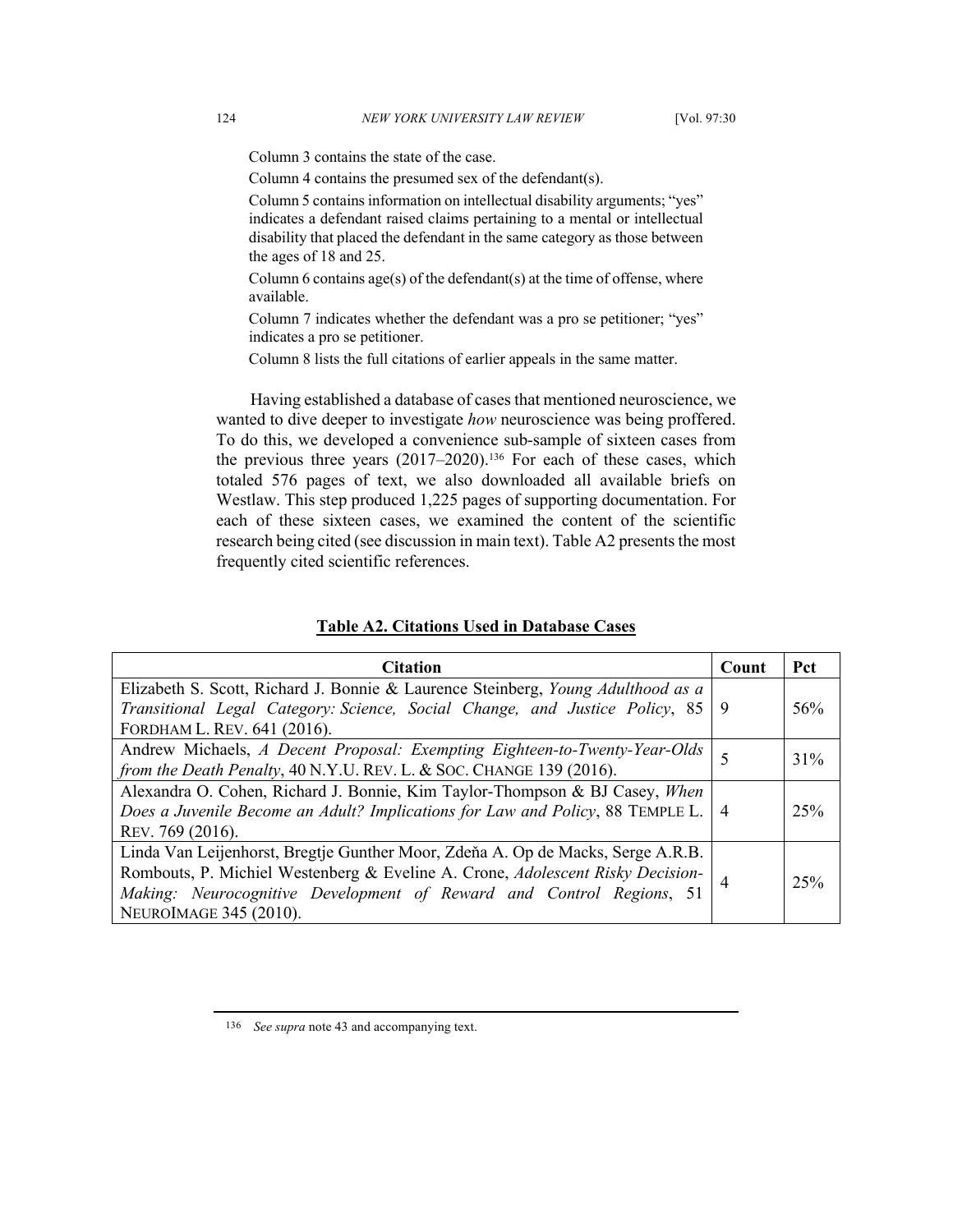# May 2022] *JUSTICE FOR EMERGING ADULTS AFTER JONES* 125

| <b>Citation</b>                                                                                                                                                                                                                                                                                                                                                                                                                                                                                                                                         | Count          | Pct |
|---------------------------------------------------------------------------------------------------------------------------------------------------------------------------------------------------------------------------------------------------------------------------------------------------------------------------------------------------------------------------------------------------------------------------------------------------------------------------------------------------------------------------------------------------------|----------------|-----|
| Alexandra O. Cohen, Kaitlyn Breiner, Laurence Steinberg, Richard J. Bonnie,<br>Elizabeth S. Scott, Kim A. Taylor-Thompson, Marc D. Rudolph, Jason Chein,<br>Jennifer A. Richeson, Aaron S. Heller, Melanie R. Silverman, Danielle V. Dellarco,<br>Damien A. Fair, Adriana Galván & BJ Casey, When Is an Adolescent an Adult?<br>Assessing Cognitive Control in Emotional and Nonemotional Contexts, 27 PSYCH.<br>SCI. 549 (2016).                                                                                                                       | $\overline{4}$ | 25% |
| Margot Gardner & Laurence Steinberg, Peer Influence on Risk Taking, Risk<br>Preference, and Risky Decision Making in Adolescence and Adulthood: An<br>Experimental Study, 41 DEVELOPMENTAL PSYCH. 625 (2005).                                                                                                                                                                                                                                                                                                                                           | $\overline{4}$ | 25% |
| Sara B. Johnson, Robert W. Blum & Jay N. Giedd, Adolescent Maturity and the Brain:<br>The Promise and Pitfalls of Neuroscience Research in Adolescent Health Policy, 45<br>J. ADOLESCENT HEALTH 216 (2009).                                                                                                                                                                                                                                                                                                                                             | 3              | 19% |
| NAT'L INST. OF MENTAL HEALTH, THE TEEN BRAIN: STILL UNDER CONSTRUCTION<br>(2011),<br>http://www.ncdsv.org/images/NIMH TeenBrainStillUnderConstruction 2011.pdf<br>[https://perma.cc/J2VG-3CEP].                                                                                                                                                                                                                                                                                                                                                         | 3              | 19% |
| Kathryn Monahan, Laurence Steinberg & Alex R. Piquero, Juvenile Justice Policy<br>and Practice: A Developmental Perspective, 44 CRIME & JUST. 577 (2015).                                                                                                                                                                                                                                                                                                                                                                                               | $\overline{3}$ | 19% |
| Vincent Schiraldi & Bruce Western, Why 21 Year-Old Offenders Should Be Tried in<br>Court,<br>WASH.<br>POST<br>(Oct.<br>Family<br>$2015$ ,<br>2.<br>https://www.washingtonpost.com/opinions/time-to-raise-the-juvenile-age-<br>limit/2015/10/02/948e317c-6862-11e5-9ef3-fde182507eac story.html<br>[https://perma.cc/CS48-XCWR].                                                                                                                                                                                                                         | 3              | 19% |
| MACARTHUR FOUND. RSCH. NETWORK ON ADOLESCENT DEV. & JUV. JUST., ISSUE<br>3:<br>LESS<br><b>GUILTY</b><br>BY<br><b>REASON</b><br>$\mathrm{OF}$<br><b>ADOLESCENCE</b><br>(2006),<br>Brief<br>https://ccoso.org/sites/default/files/import/Less-guilty-by-reason-of-adolesence.pdf<br>[https://perma.cc/5JTE-JKH4].                                                                                                                                                                                                                                         | $\overline{3}$ | 19% |
| Barry Feld, The Transformation of the Juvenile Court-Part II: Race and the "Crack<br>Down" on Youth Crime, 84 MINN. L. REV. 327 (1999).                                                                                                                                                                                                                                                                                                                                                                                                                 | $\overline{3}$ | 19% |
| Laurence Steinberg, Grace Icenogle, Elizabeth P. Shulman, Kaitlyn Breiner, Jason<br>Chein, Dario Bacchini, Lei Chang, Nandita Chaudhary, Laura Di Giunta, Kenneth A.<br>Dodge, Kostas A. Fanti, Jennifer E. Lansford, Patrick S. Malone, Paul Oburu,<br>Concetta Pastorelli, Ann T. Skinner, Emma Sorbring, Sombat Tapanya, Liliana Maria<br>Uribe Tirado, Liane Peña Alampay, Suha M. Al-Hassan & Hanan M.S. Takash,<br>Around the World, Adolescence Is a Time of Heightened Sensation Seeking and<br>Immature Self-Regulation, DEV. SCI., Mar. 2018. | $\overline{3}$ | 19% |
| Nico U.F. Dosenbach, Binyam Nardos, Alexander L. Cohen, Damien A. Fair,<br>Jonathan D. Power, Jessica A. Church, Steven M. Nelson, Gagan S. Wig, Alecia C.<br>Vogel, Christina N. Lessov-Schlaggar, Kelly Anne Barnes, Joseph W. Dubis, Eric<br>Feczko, Rebecca S. Coalson, John R. Pruett, Jr., Deanna M. Barch, Steven E. Petersen<br>& Bradley L. Schlaggar, Prediction of Individual Brain Maturity Using fMRI, 329<br>SCIENCE 1358 (2009).                                                                                                         | 3              | 19% |